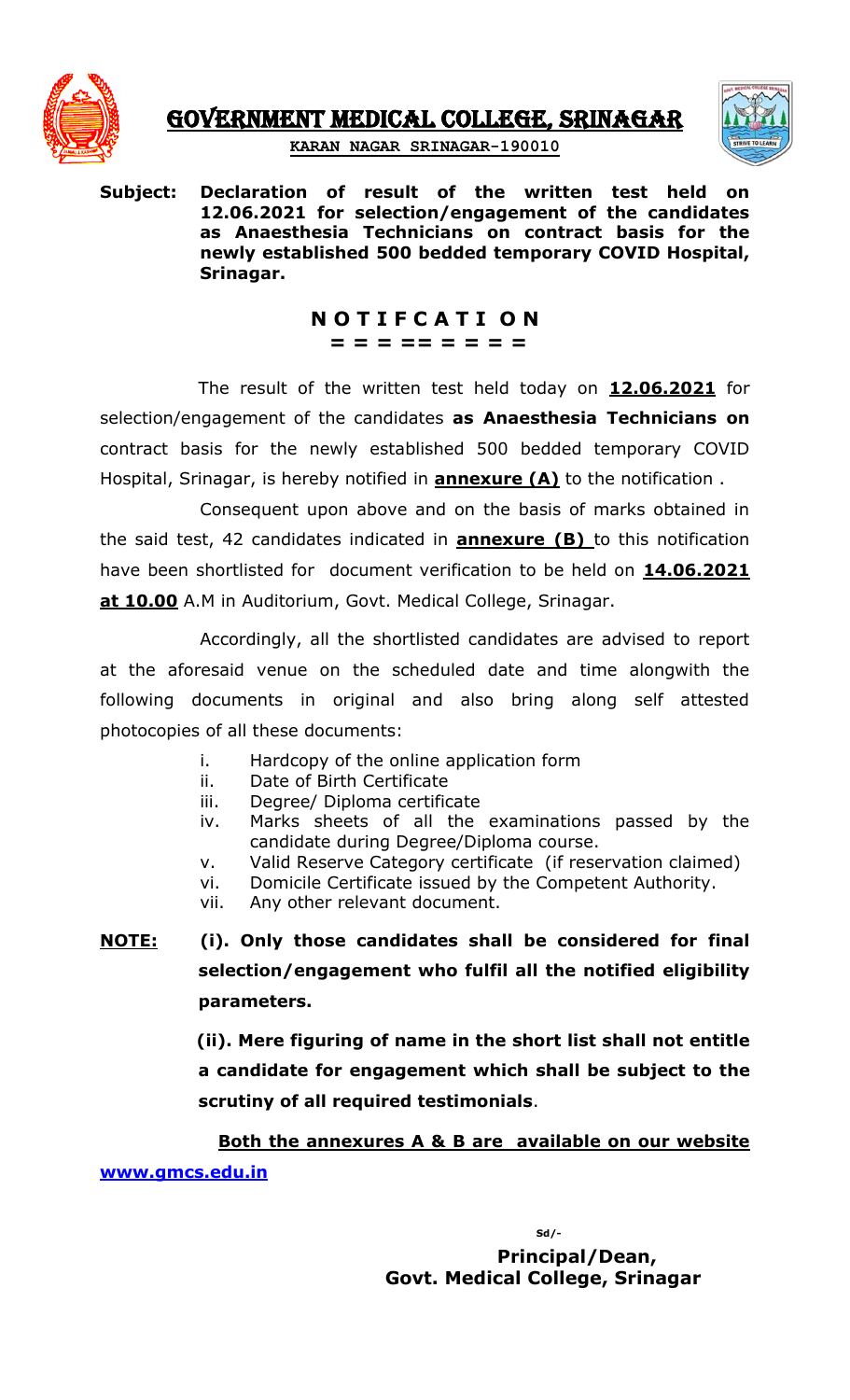## No.GS-MC/DV/AT/DRDO/ 1104-07 Dated: 12 . 06.2021

Copy for information and n.a to the:-

- 1. Financial Commissioner, Health & Medical Education Department, J&K, Srinagar.
- 2. Administrator, Associated Hospitals, Govt. Medical College, Srinagar
- 3. Joint Director, Information, Kashmir Srinagar for information with the request to kindly publish the NOTICE & annexure-B in the leading dailies of Kashmir Division.
- 4. I/C Website, Govt. Medical College, Srinagar with the directions to upload the NOTICE along with allied annexures ( A &B) on official website of the college.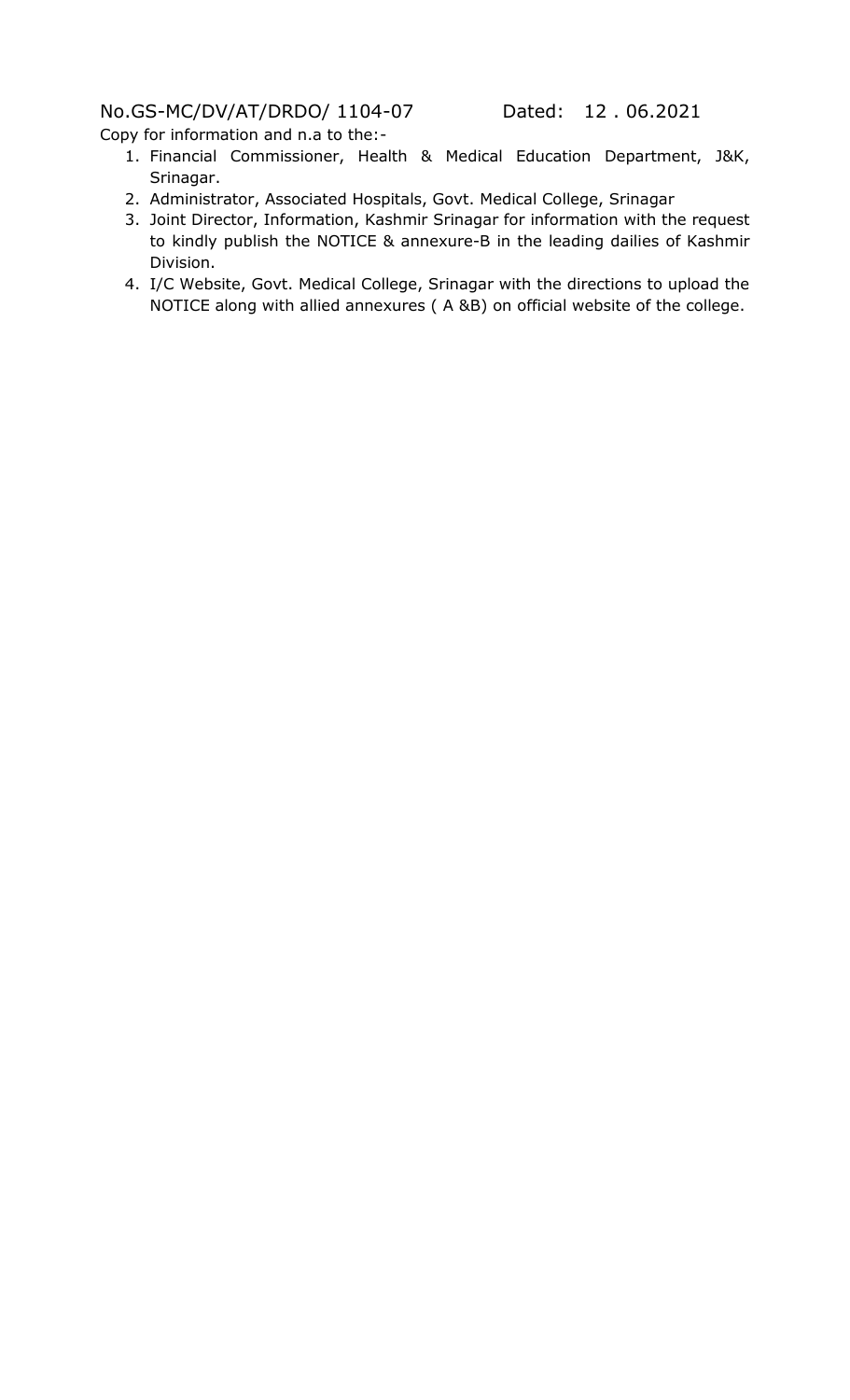## ANNEXURE-A

## RESULT OF THE WRITTEN TEST HELD ON 12.06.2021 FOR SELECTION/ENGAGEMENT OF ANAESTHESIA TECHNICIANS ON CONTRACT BASIS FOR THE NEWLY ESTABLISHED 500 BEDDED COVID HOSPITAL, KHONMOH, SRINAGAR.

| <b>Roll NO.</b> | <b>NAME OF THE</b><br><b>CANDIDATE</b> | <b>PARENTAGE</b>                    | <b>CATEGORY</b> | <b>MARKS OBTD.</b><br>IN THE<br><b>WRITTEN TEST</b><br>OUT OF 50 |
|-----------------|----------------------------------------|-------------------------------------|-----------------|------------------------------------------------------------------|
| 36001           | <b>AABID RASHID</b><br><b>MIR</b>      | <b>MOHD</b><br>MAQBOOL MIR          | Gen             | <b>ABSENT</b>                                                    |
| 36002           | AABID RASHID<br><b>MIR</b>             | <b>ABDUL RASHID</b><br><b>MIR</b>   | Gen             | 21                                                               |
| 36003           | Aadil Hassan<br>Thoker                 | <b>GH Hassan</b><br>Thoker          | Gen             | 38                                                               |
| 36004           | <b>AADIL NAZIR</b>                     | <b>NAZIR AHMAD</b><br><b>BHAT</b>   | Gen             | 46                                                               |
| 36005           | <b>AADIL RAFIQ</b>                     | RAFIQ AHMAD<br><b>SHAH</b>          | Gen             | 30                                                               |
| 36006           | <b>AADIL RAHMAN</b><br><b>LONE</b>     | <b>ABDUL RAHMAN</b><br><b>LONE</b>  | <b>ALC</b>      | 34                                                               |
| 36007           | <b>AAMINA</b><br><b>FAROOQ</b>         | FAROOQ AHMAD<br><b>WANI</b>         | Gen             | 25                                                               |
| 36008           | <b>AAMIR GULZAR</b>                    | <b>GULZAR AHMAD</b><br><b>NAJAR</b> | <b>OSC</b>      | 45                                                               |
| 36009           | <b>AAMIR HAFIZ</b>                     | <b>HAFIZULLAH</b><br><b>MALIK</b>   | Gen             | 31                                                               |
| 36010           | <b>AAMIR HUSSAIN</b>                   | MOHD AZAD<br><b>GANIE</b>           | Gen             | 37                                                               |
| 36011           | <b>AAMIR MAJEED</b>                    | <b>ABDUL MAJEED</b><br>GANIE        | <b>RBA</b>      | 39                                                               |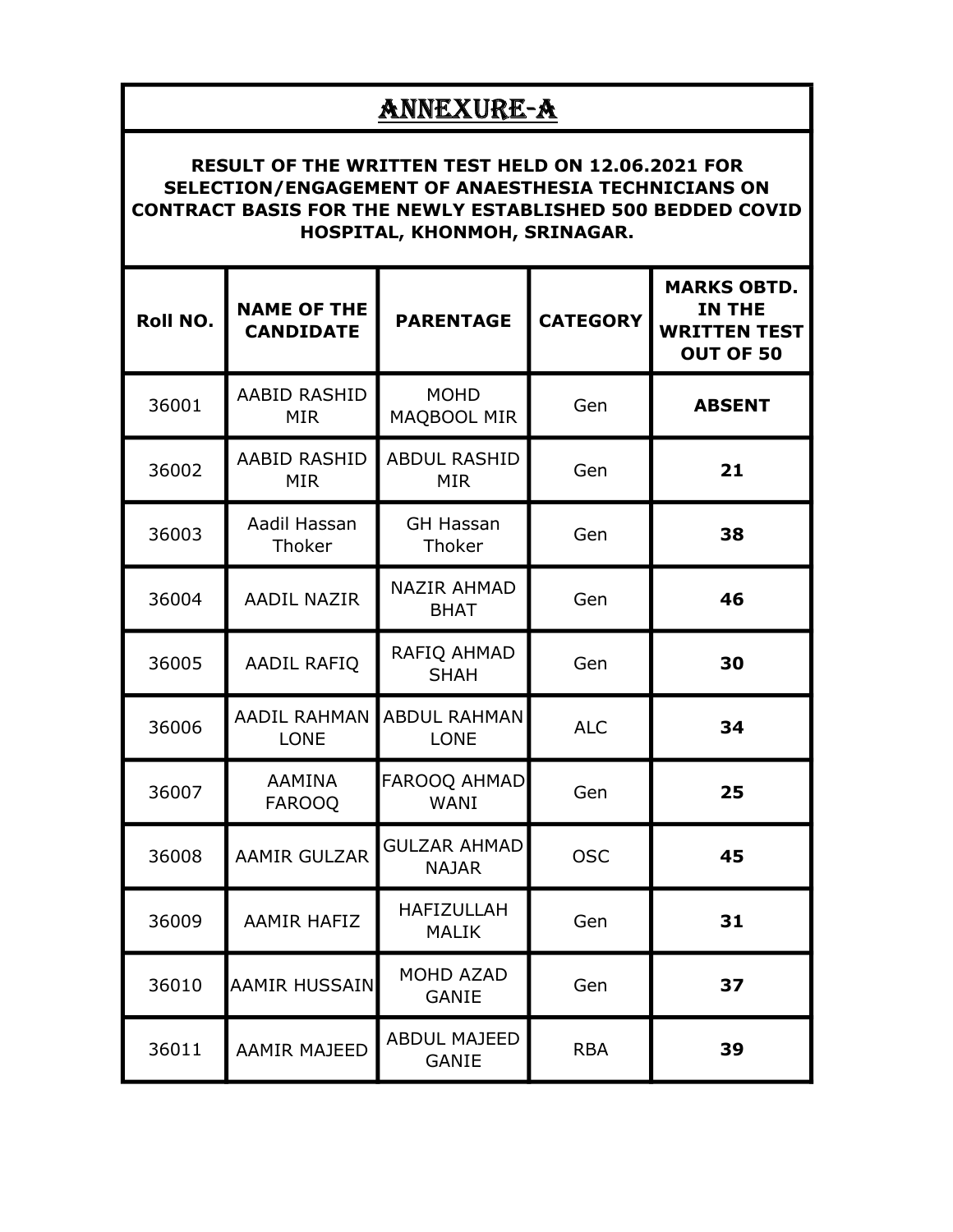| 36012 | Aamir Rashid                          | Abdul Rashid<br><b>Bhat</b>            | Gen        | 44                  |
|-------|---------------------------------------|----------------------------------------|------------|---------------------|
| 36013 | <b>AAMIR SUHAIL</b>                   | <b>MOHAMMAD</b><br><b>AFZAL RATHER</b> | Gen        | 33                  |
| 36014 | Aaqib Bashir<br>Hajam                 | Bashir Ahmad<br>Hajam                  | <b>RBA</b> | 44                  |
| 36015 | Aaqib Hameed<br>Sofi                  | Abdul hameed<br>sofi                   | Gen        | 26                  |
| 36016 | <b>AARIF YOUSUF</b><br><b>BABA</b>    | <b>MOHD YOUSUF</b><br><b>BABA</b>      | Gen        | 26                  |
| 36017 | <b>AASIF AMIN</b>                     | <b>MOHAMMAD</b><br><b>AMIN DAR</b>     | Gen        | <b>ABSENT</b>       |
| 36018 | <b>AASIF BASHIR</b>                   | <b>BASHIR AHMAD</b><br><b>SHEIKH</b>   | Gen        | <b>DISQUALIFIED</b> |
| 36019 | Aasif farooq                          | Farooq ahmad<br>sofi                   | <b>RBA</b> | 29                  |
| 36020 | <b>AASIF HUSSAIN</b><br><b>SHEIKH</b> | <b>ABDUL AHAD</b><br><b>SHEIKH</b>     | Gen        | 31                  |
| 36021 | <b>AASIM</b><br><b>MANZOOR</b>        | <b>MANZOOR</b><br><b>AHMAD WANI</b>    | <b>RBA</b> | <b>ABSENT</b>       |
| 36022 |                                       | Abdul Basit Bhat Assad ullah Bhat      | Gen        | 43                  |
| 36023 | Abid                                  | Yousuf                                 | Gen        | <b>ABSENT</b>       |
| 36024 | <b>ABID MANZOOR</b><br><b>MIR</b>     | <b>MANZOOR</b><br><b>AHMAD MIR</b>     | Gen        | 39                  |
| 36025 | Abid yousuf                           | Mohd yousuf mir                        | Gen        | 26                  |
| 36026 | <b>ADIL AHMAD</b><br><b>YATOO</b>     | <b>GHULAM</b><br><b>AHMAD YATOO</b>    | <b>RBA</b> | 26                  |
| 36027 | <b>ADIL BASHIR</b>                    | <b>BASHIR AHMAD</b><br><b>HAJAM</b>    | <b>OSC</b> | 25                  |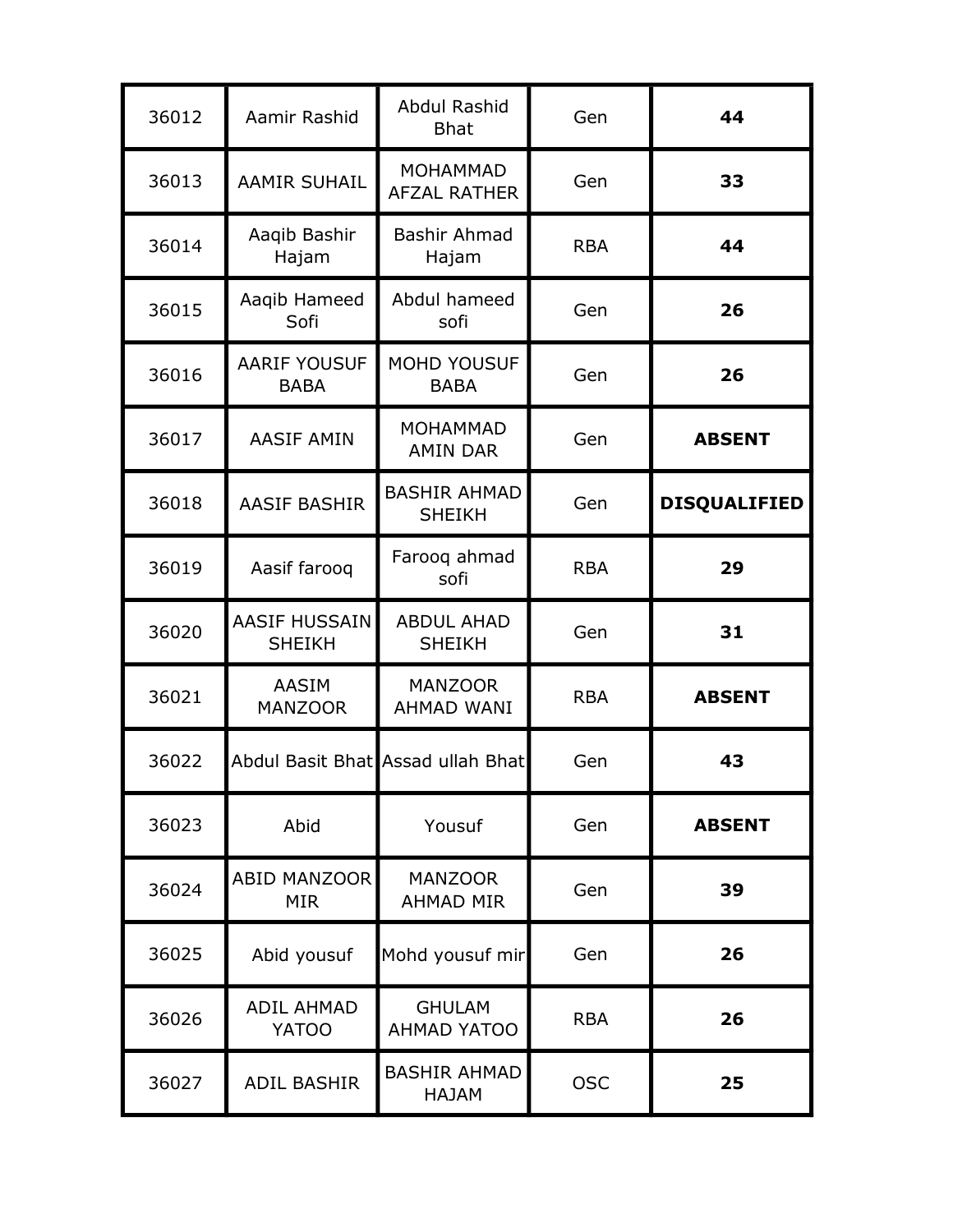| 36028 | Adnan Rasool<br>Dar                 | <b>Ghulam Rasool</b><br>Dar          | Gen        | 30            |
|-------|-------------------------------------|--------------------------------------|------------|---------------|
| 36029 | <b>AIMAN ZAHOOR</b>                 | <b>ZAHOOR</b><br><b>AHMAD BAZAZ</b>  | Gen        | 42            |
| 36030 | <b>AJAZ AHMAD</b><br><b>WAGAY</b>   | <b>ABDUL HAMID</b><br><b>WAGAY</b>   | <b>RBA</b> | 17            |
| 36031 | Akib bashir<br>zargar               | Bashir ahmad<br>zargar               | Gen        | 30            |
| 36032 | <b>ALTAF AHMAD</b><br><b>DAR</b>    | <b>GHULAM</b><br>RASOOL DAR          | Gen        | <b>ABSENT</b> |
| 36033 | <b>AMIR HAMID</b><br><b>ITOO</b>    | <b>ABDUL HAMID</b><br><b>ITOO</b>    | Gen        | 42            |
| 36034 | <b>AMIR RASOOL</b><br><b>BHAT</b>   | <b>GH RASOOL</b><br><b>BHAT</b>      | Gen        | 16            |
| 36035 | <b>AQIB RASHID</b>                  | <b>ABDUL RASHID</b><br><b>BHAT</b>   | Gen        | <b>ABSENT</b> |
| 36036 | <b>ARSALAAN</b><br><b>HAMID</b>     | AB HAMID SOFI                        | Gen        | 24            |
| 36037 | <b>ARSHID</b><br><b>RAMZAN</b>      | <b>MOHD RAMZAN</b><br><b>THOKER</b>  | Gen        | 26            |
| 36038 | Ashiq Hussain<br>Najar              | Mohd Shafi<br>Najar                  | <b>RBA</b> | 43            |
| 36039 |                                     | Asif ahmad dar Abdul khaliq dar      | Gen        | 18            |
| 36040 | Asif Ahmad Dar                      | Gh Nabi Dar                          | Gen        | 34            |
| 36041 | <b>ASIF BASHIR</b><br><b>SHEIKH</b> | <b>BASHIR AHMAD</b><br><b>SHEIKH</b> | Gen        | <b>ABSENT</b> |
| 36042 | <b>ASIF QAISAR</b><br><b>HAMEED</b> | <b>ABDUL HAMED</b><br><b>BHAT</b>    | <b>RBA</b> | 46            |
| 36043 | <b>ASMA FAYAZ</b>                   | <b>FAYAZ AHMAD</b><br>WANI           | Gen        | 44            |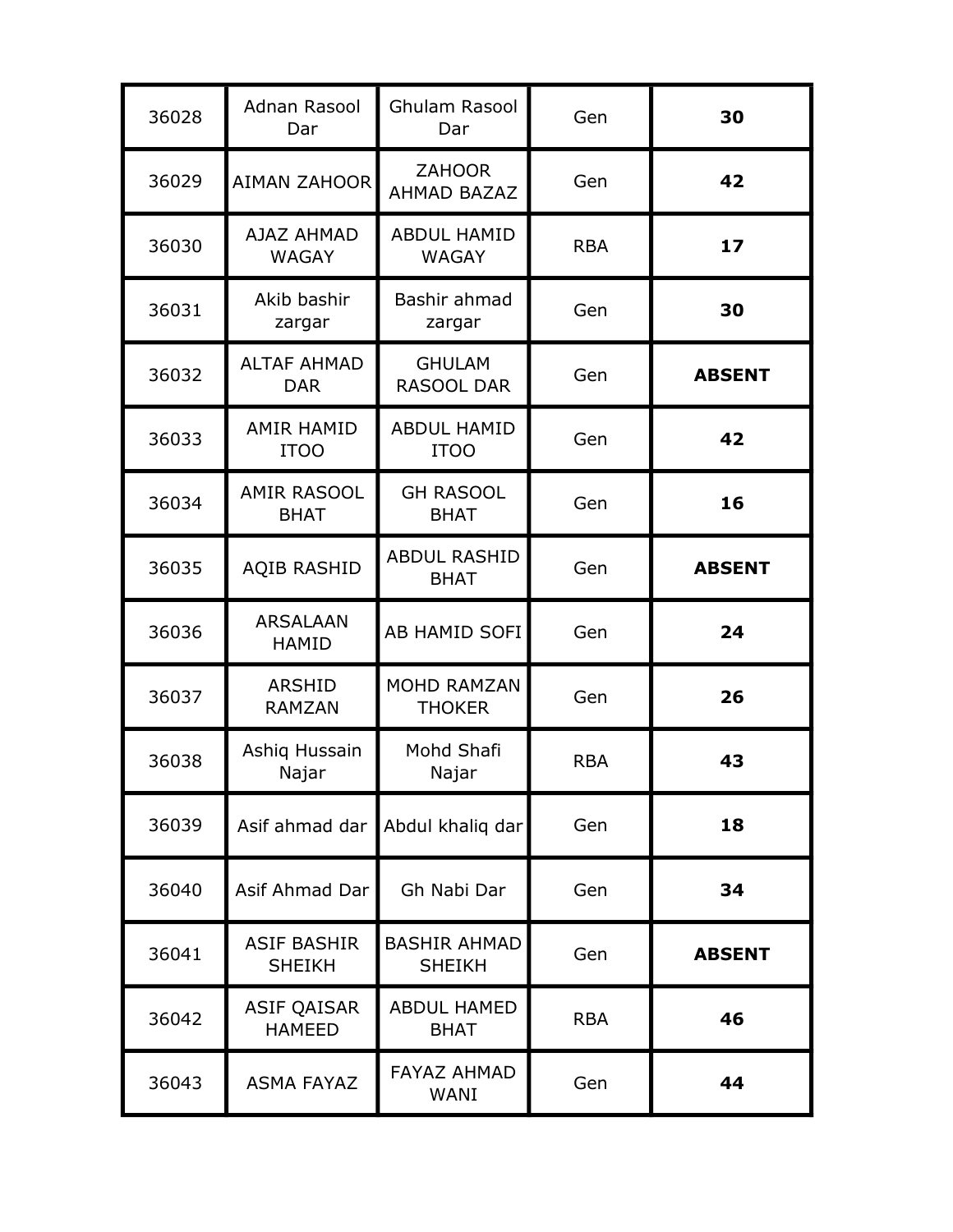| 36044 | Asmat Jan                           | Abdul Razak Dar                       | Gen       | 35            |
|-------|-------------------------------------|---------------------------------------|-----------|---------------|
| 36045 | <b>AZMAT</b><br><b>MUSHTAQ</b>      | <b>MUSHTAQ</b><br><b>AHMAD RATHER</b> | Gen       | 33            |
| 36046 | Azra jan                            | Shawkeen<br>Shakir Rashid             | Gen       | <b>ABSENT</b> |
| 36047 | Baby Iqra Batool                    | Abdul Kabeer<br>Ganaie                | Gen       | <b>ABSENT</b> |
| 36048 | <b>BASIT NAZIR</b>                  | <b>NAZIR AHMAD</b><br><b>PARRY</b>    | Gen       | 46            |
| 36049 | <b>BILAL AHMAD</b><br><b>TRAG</b>   | <b>GHULAM</b><br><b>RASOOL TRAG</b>   | Gen       | 21            |
| 36050 | <b>Bilal Ahmad</b><br>wagay         | Mohd Yousuf<br>wagay                  | Gen       | <b>ABSENT</b> |
| 36051 | <b>Bilal Mehraj</b><br>Malik        | Mehraj ud din<br>malik                | Gen       | <b>ABSENT</b> |
| 36052 | <b>Bisma Shafi</b>                  | Mohammad<br>shafi zargar              | Gen       | <b>ABSENT</b> |
| 36053 | <b>BISMA WAZIR</b>                  | <b>SONAULLAH</b><br><b>MALIK</b>      | Gen       | <b>ABSENT</b> |
| 36054 | Chowdary Umer<br>Javid Tedwa        | Mohd Amin<br>Tedwa                    | <b>ST</b> | 41            |
| 36055 | Danish Ali Jan                      | Ali Mohammad<br>Jan                   | Gen       | <b>ABSENT</b> |
| 36056 | <b>DANISH BASHIR</b><br><b>BHAT</b> | <b>BASHIR AHMAD</b><br><b>BHAT</b>    | Gen       | 31            |
| 36057 | Danish Salam                        | Abdul Salam<br><b>Bhat</b>            | Gen       | 26            |
| 36058 | <b>DAR ARSHID</b><br><b>AHMAD</b>   | <b>DAR ABDUL</b><br><b>HAMID</b>      | Gen       | 19            |
| 36059 | Dar Muneeb<br>Hamid                 | Hamidullah Dar                        | Gen       | <b>ABSENT</b> |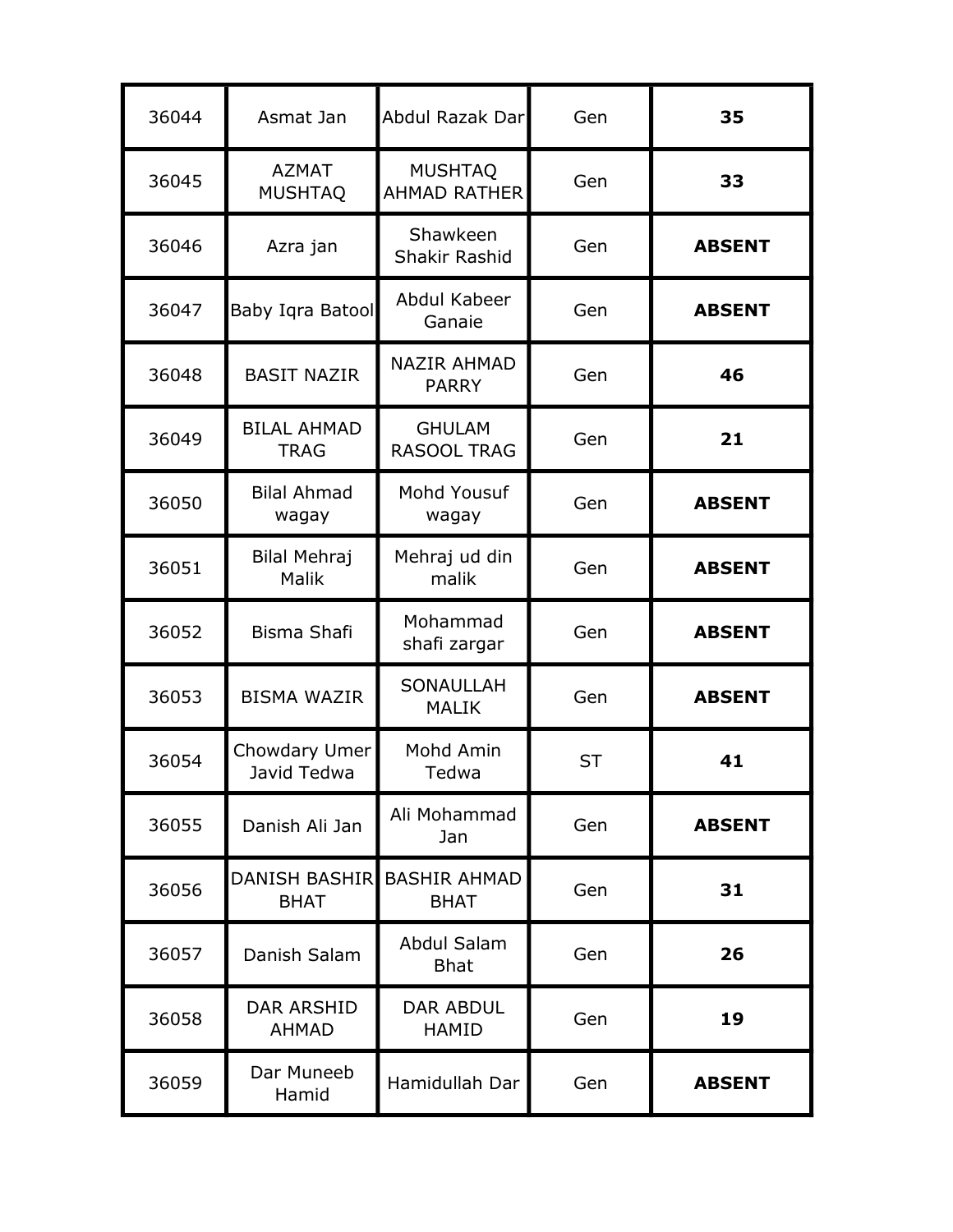| 36060 | Faisal Magbool                                   | Mohammad<br>Magbool Shah                  | <b>EWS</b> | 42            |
|-------|--------------------------------------------------|-------------------------------------------|------------|---------------|
| 36061 | <b>FAIZAN</b><br><b>FAROOQ</b>                   | FAROOQ AHMAD<br><b>WANI</b>               | <b>RBA</b> | <b>ABSENT</b> |
| 36062 | <b>FARAH YASIN</b>                               | <b>SOFI</b><br><b>MOHAMMAD</b><br>YASIN   | Gen        | 28            |
| 36063 | Farooq Ahmad<br>Dar                              | Abdul Rashid<br>Dar                       | <b>RBA</b> | 26            |
| 36064 | Farooq ahmad<br>teli                             | Manzoor ahmad<br>teli                     | <b>OSC</b> | 31            |
| 36065 | Fazil fayaz                                      | Fayaz Ahmad<br>bhat                       | <b>RBA</b> | 22            |
| 36066 | <b>FIRDOUS</b><br><b>HASSAN</b><br><b>SHEIKH</b> | <b>GH HASSAN</b><br><b>SHEIKH</b>         | Gen        | <b>ABSENT</b> |
| 36067 | <b>GH HUSSAIN</b><br><b>LONE</b>                 | <b>GH MOHI UD</b><br><b>DIN LONE</b>      | Gen        | <b>ABSENT</b> |
| 36068 | <b>GULAL AIJAZ</b><br><b>NAIKOO</b>              | <b>AIJAZ AHMAD</b><br><b>NAIKOO</b>       | Gen        | 32            |
| 36069 | Hamid Rashid<br>Wagay                            | Ab Rashid<br>Wagay                        | Gen        | 24            |
| 36070 | Hanan Shakeel                                    | Shakeel Ahmad                             | Gen        | 28            |
| 36071 | <b>HEINA FAYAZ</b>                               | <b>FAYAZ AHMAD</b><br><b>BHAT</b>         | Gen        | <b>ABSENT</b> |
| 36072 | <b>HIKMA</b><br><b>KHURSHID</b><br><b>LONE</b>   | <b>KHURSHID</b><br><b>AHMAD LONE</b>      | Gen        | 23            |
| 36073 | <b>HILAL AHMAD</b><br><b>HAJAM</b>               | <b>GHULAM</b><br><b>MOHAMMAD</b><br>HAJAM | <b>OSC</b> | 46            |
| 36074 | Hilal ahmad<br>magray                            | Gh hassan<br>magray                       | Gen        | <b>ABSENT</b> |
| 36075 | Hilal ahmad<br>magray                            | Gh hassan<br>magray                       | Gen        | 24            |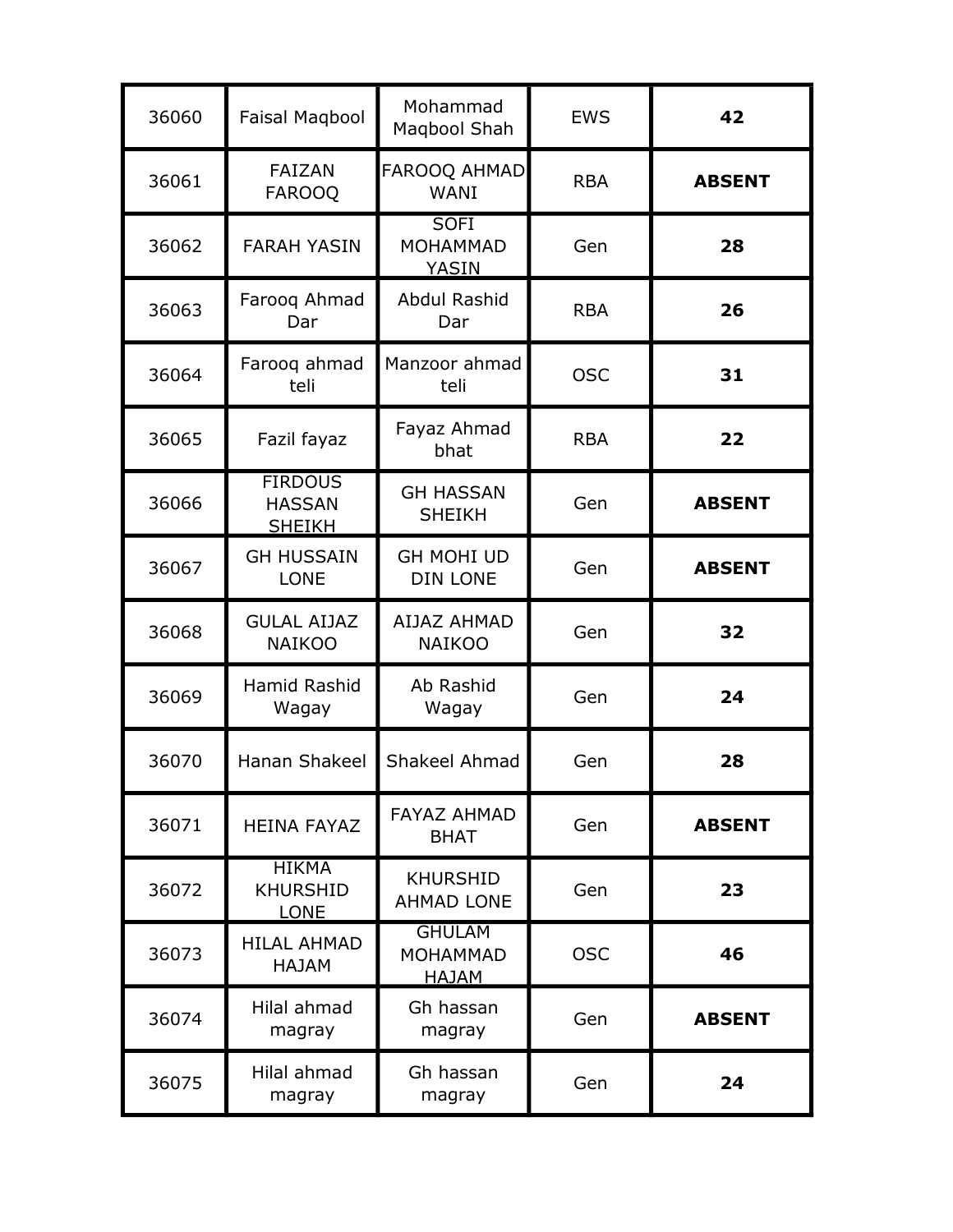| 36076 | Hilal Ahmad Mir                                   | Mohd Abdullah<br>Mir                               | Gen        | <b>ABSENT</b> |
|-------|---------------------------------------------------|----------------------------------------------------|------------|---------------|
| 36077 | <b>HILAL AHMAD</b><br><b>RATHER</b>               | <b>ABDUL RASHID</b><br><b>RATHER</b>               | Gen        | 28            |
| 36078 | <b>IMRAN MAJID</b>                                | <b>AB MAJID</b><br><b>YATOO</b>                    | Gen        | 29            |
| 36079 | Imtiyaz ahmad<br>kumar                            | Gh mohd kumar                                      | <b>OSC</b> | 21            |
| 36080 | <b>IMTIYAZ AHMAD</b><br><b>PARREY</b>             | <b>GHULAM</b><br><b>AHMAD PARREY</b>               | Gen        | <b>ABSENT</b> |
| 36081 | <b>INSHA MAJID</b>                                | <b>ABDUL MAJID</b><br><b>BANGROO</b>               | Gen        | 21            |
| 36082 | Iqra Shakeel                                      | Shakeel Ahmad<br>Khan                              | Gen        | 29            |
| 36083 | Iram kehkashan                                    | Ab Rashid bhat                                     | Gen        | <b>ABSENT</b> |
| 36084 | <b>IRAM SABA</b>                                  | <b>GH MOHAMMAD</b><br><b>DAR</b>                   | Gen        | 37            |
| 36085 | <b>IRFAN</b>                                      | <b>MUSHTAQ</b>                                     | Gen        | <b>ABSENT</b> |
| 36086 | <b>Irfan Ahmad</b><br>meer                        | Mohammad<br>ismaiel mir                            | Gen        | 47            |
| 36087 | <b>IRFAN</b><br>AHMADSHIEKH                       | <b>MOHAMMAD</b><br><b>SHAFI SHIEKH</b>             | Gen        | <b>ABSENT</b> |
| 36088 | <b>IRFAN AKBAR</b><br><b>MIR</b>                  | <b>MOHMAD</b><br><b>AKBAR MIR</b>                  | <b>RBA</b> | 30            |
| 36089 | <b>IRFAN</b><br><b>MOHIUDDIN</b><br><b>RATHER</b> | <b>GHULAM MOHI</b><br><b>UD DIN RATHER</b>         | Gen        | 36            |
| 36090 | Irshad ahmad<br>malik                             | Gh mohi ud din<br>malik                            | <b>RBA</b> | 45            |
| 36091 | <b>ISHFAQ AHMAD</b><br><b>LONE</b>                | <b>MOHMMAD</b><br><b>ASSADULLAH</b><br><b>LONE</b> | <b>RBA</b> | 31            |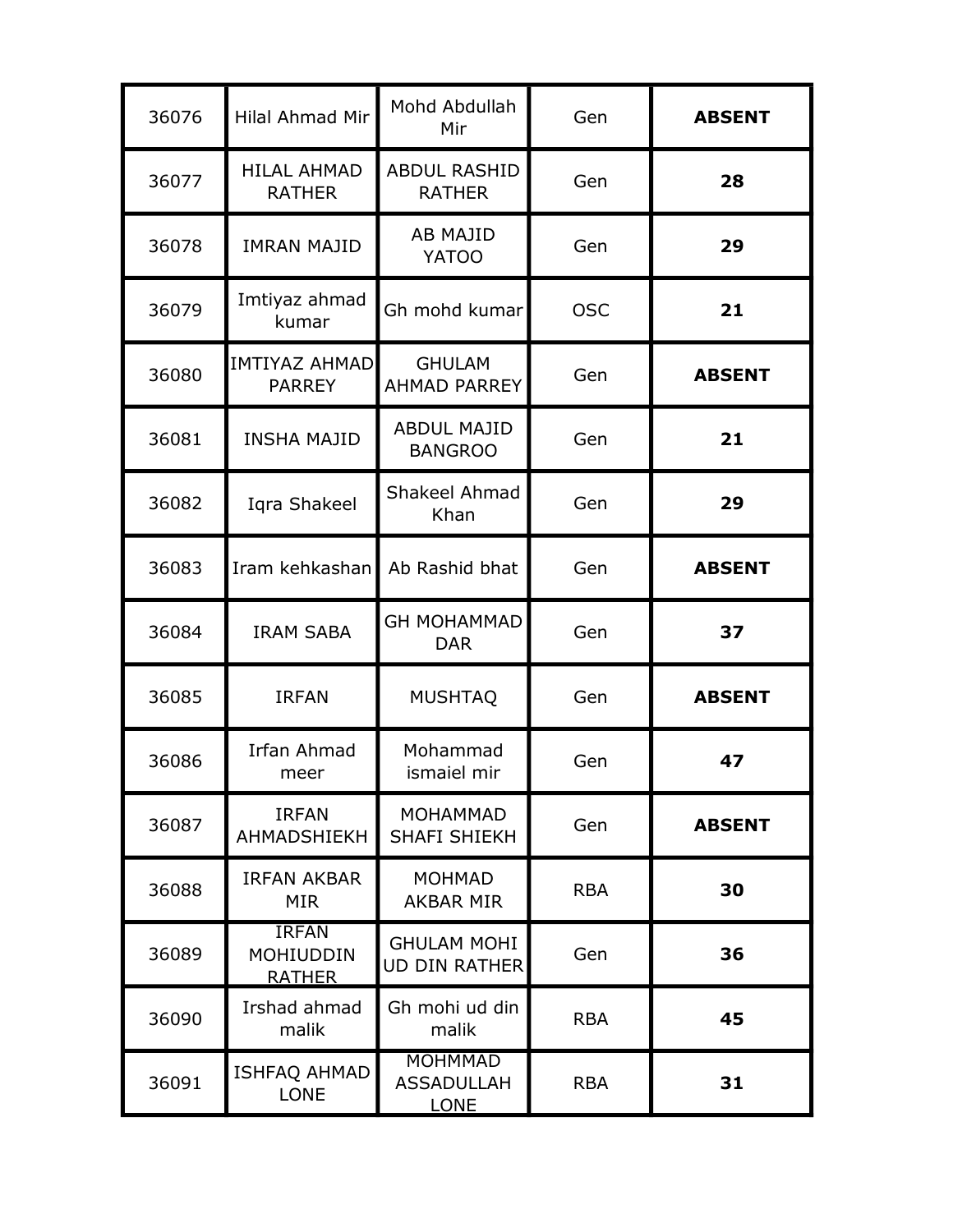| 36092 | Ishfaq Ahmad<br>Rather                 | Mohammad<br>Shafiq Rather                 | Gen        | <b>ABSENT</b> |
|-------|----------------------------------------|-------------------------------------------|------------|---------------|
| 36093 | ISHFAQ BASHIR                          | <b>BASHIR AHMAD</b><br><b>MIR</b>         | Gen        | 28            |
| 36094 | <b>ISHFAQ MAJEED</b><br><b>GANAIE</b>  | <b>AB MAJEED</b><br><b>GANAIE</b>         | Gen        | <b>ABSENT</b> |
| 36095 | <b>Ishrat Altaf</b>                    | <b>Altaf Hussain</b><br>Mir               | Gen        | 18            |
| 36096 | <b>ISHRAT</b><br><b>RAMZAN</b>         | <b>MOHAMMAD</b><br><b>RAMZAN BHAT</b>     | Gen        | <b>ABSENT</b> |
| 36097 | <b>ISHTIYAQ</b><br><b>AHMAD RATHER</b> | <b>GH MOHI UD</b><br><b>DIN RATHER</b>    | Gen        | 21            |
| 36098 | <b>JAHANGEER</b><br><b>AHMAD WANI</b>  | <b>MOHD AKBAR</b><br>WANI                 | Gen        | <b>ABSENT</b> |
| 36099 | <b>JAHANGIR</b><br><b>AHMAD GANIE</b>  | <b>GHULAM MOHI</b><br><b>UD DIN GANIE</b> | Gen        | <b>ABSENT</b> |
| 36100 | <b>JAHANGIR</b><br><b>AHMAD GANIE</b>  | <b>GHULAM MOHI</b><br><b>UD DIN GANIE</b> | <b>RBA</b> | 40            |
| 36101 | Jamsheed<br>Ahmad var                  | Mohmad Sultan<br>var                      | Gen        | 37            |
| 36102 | Jamsheed<br>Majeed parray              | Abdul Majeed<br>parray                    | Gen        | 43            |
| 36103 | Jasir ahmad<br>bhat                    | Abdul rashid<br>bhat                      | <b>RBA</b> | 30            |
| 36104 | <b>JAVAID AHMAD</b><br><b>RATHER</b>   | <b>KHURSHID</b><br><b>AHMAD RATHER</b>    | Gen        | 22            |
| 36105 | <b>JAVEED AHMAD</b><br><b>PIR</b>      | AB AZIZ PIR                               | Gen        | 24            |
| 36106 | Junaid ahmad<br>payer                  | Gh Rasool payer                           | Gen        | 41            |
| 36107 | Junaid Ayoob<br>Lone                   | Mohammad<br>Ayoob Lone                    | Gen        | <b>ABSENT</b> |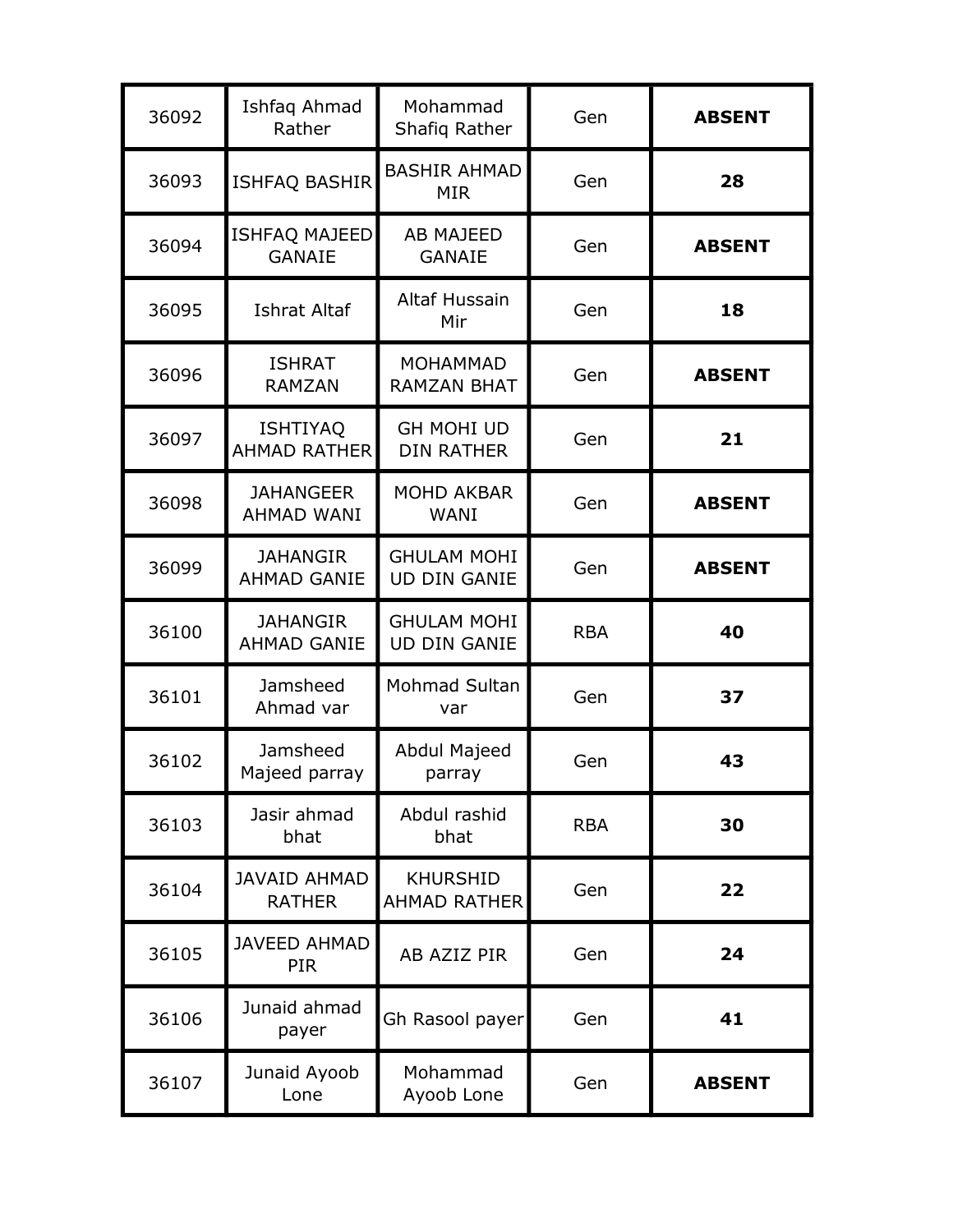| 36108 | <b>JUNAID</b><br><b>YAQOOB</b>        | <b>MOHAMMAD</b><br>YAQOOB BHAT      | Gen        | 24            |
|-------|---------------------------------------|-------------------------------------|------------|---------------|
| 36109 | Kaisar Ahmad<br><b>Bhat</b>           | Mohammad<br>Ramzan Bhat             | <b>RBA</b> | 34            |
| 36110 | Kareena tariq                         | Tariq Ahmad<br>bhat                 | Gen        | <b>ABSENT</b> |
| 36111 | Khalid Bashir                         | Bashir Ahmad<br>Mir                 | Gen        | 41            |
| 36112 | <b>KHURSHID</b><br><b>AHMAD KUMAR</b> | <b>MOHD AHSAN</b><br><b>KUMAR</b>   | <b>RBA</b> | 30            |
| 36113 | Khushboo                              | Mohammad<br><b>Ashraf Tantray</b>   | Gen        | 43            |
| 36114 | <b>KUMAIL ABASS</b><br><b>SOFI</b>    | <b>GH MUSTAFA</b><br><b>SOFI</b>    | Gen        | 21            |
| 36115 | <b>MANZOOR</b><br><b>AHMAD MALIK</b>  | <b>GHULAM</b><br><b>AHMAD MALIK</b> | Gen        | <b>ABSENT</b> |
| 36116 | <b>MARIYA NAZIR</b>                   | <b>NAZIR AHMAD</b><br><b>DAR</b>    | Gen        | 27            |
| 36117 | Minhaj ul aalam                       | Shabir ahmad                        | Gen        | 30            |
| 36118 | Mir Majid Arfan                       | Mohd Arfan Mir                      | <b>PSP</b> | 28            |
| 36119 | Mir Mubashir                          | Mohammad<br><b>Ashrif Mir</b>       | <b>RBA</b> | 25            |
| 36120 | Mir Nawaz<br>Ahmad                    | Mohammad<br>Rafiq Mir               | Gen        | <b>ABSENT</b> |
| 36121 | Mir Umaq Shafi                        | Mir Mohd Shafi                      | Gen        | 26            |
| 36122 | <b>MIR ZAHID</b><br><b>MANZOOR</b>    | <b>MANZOOR</b><br><b>AHMAD MIR</b>  | Gen        | 41            |
| 36123 | Misba khan                            | Mehraj ul nawab<br>khan             | Gen        | <b>ABSENT</b> |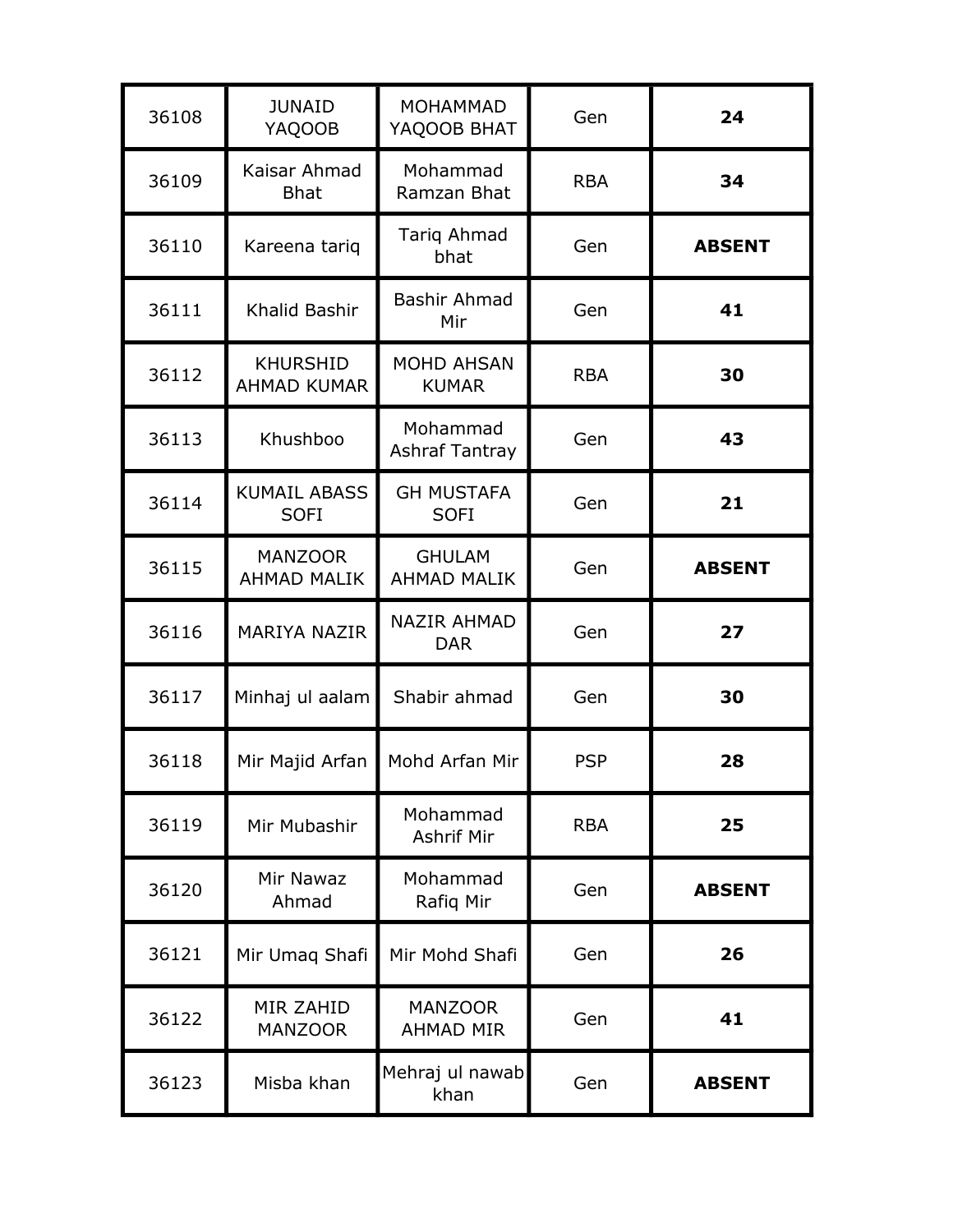| 36124 | Mohammad<br>irfan dar                            | Mohammad<br>Auyoob dar                          | Gen        | <b>ABSENT</b> |
|-------|--------------------------------------------------|-------------------------------------------------|------------|---------------|
| 36125 | Mohammad<br>Shafi Dar                            | Mohammad<br>Akram Dar                           | Gen        | <b>ABSENT</b> |
| 36126 | Mohd Amin Mir                                    | Gh Nabi Mir                                     | Gen        | <b>ABSENT</b> |
| 36127 | <b>MOHD ASIF</b><br><b>WANI</b>                  | FAROOQ AHMAD<br><b>WANI</b>                     | Gen        | 38            |
| 36128 | <b>MOHD SHAFI</b><br><b>SHEIKH</b>               | <b>KHURSHEED</b><br><b>AHMAD SHEIKH</b>         | Gen        | 24            |
| 36129 | Mohd Suhail<br><b>Bhat</b>                       | Mubark Ahmad<br><b>Bhat</b>                     | Gen        | <b>ABSENT</b> |
| 36130 | <b>Mohmad Aasif</b>                              | Wali Mohmad<br>Magray                           | <b>RBA</b> | <b>ABSENT</b> |
| 36131 | Mohsin Bashir                                    | <b>Bashir Ahmad</b><br>Rather                   | Gen        | 37            |
| 36132 | Mubashir Nisar                                   | Nisar Ahmad<br>wani                             | <b>RBA</b> | 21            |
| 36133 | <b>MUBASIR</b><br><b>HUSSAIN WANI</b>            | MOHD QASIM<br><b>WANI</b>                       | Gen        | <b>ABSENT</b> |
| 36134 | Mudaser Ahmad<br>Naikoo                          | Mohd Shafi<br>Naikoo                            | Gen        | <b>ABSENT</b> |
| 36135 | <b>MUDASIR</b><br><b>AHMAD</b><br><b>KHANDAY</b> | <b>ABDUL HAMID</b><br><b>KHANDAY</b>            | Gen        | 34            |
| 36136 | <b>MUDASIR</b><br><b>AHMAD LONE</b>              | <b>MOHAMMAD</b><br><b>AKRAM LONE</b>            | Gen        | <b>ABSENT</b> |
| 36137 | Mudasir ahmad<br>shiekh                          | Gulam hassan<br>shiekh                          | Gen        | 27            |
| 36138 | <b>MUDASIR</b><br>AHMAD WANI                     | <b>GHULAM</b><br><b>MOHAMMAD</b><br><b>WANI</b> | Gen        | 31            |
| 36139 | Mudasir<br>maqbool wagay                         | Mohd magbool<br>wagay                           | <b>RBA</b> | <b>ABSENT</b> |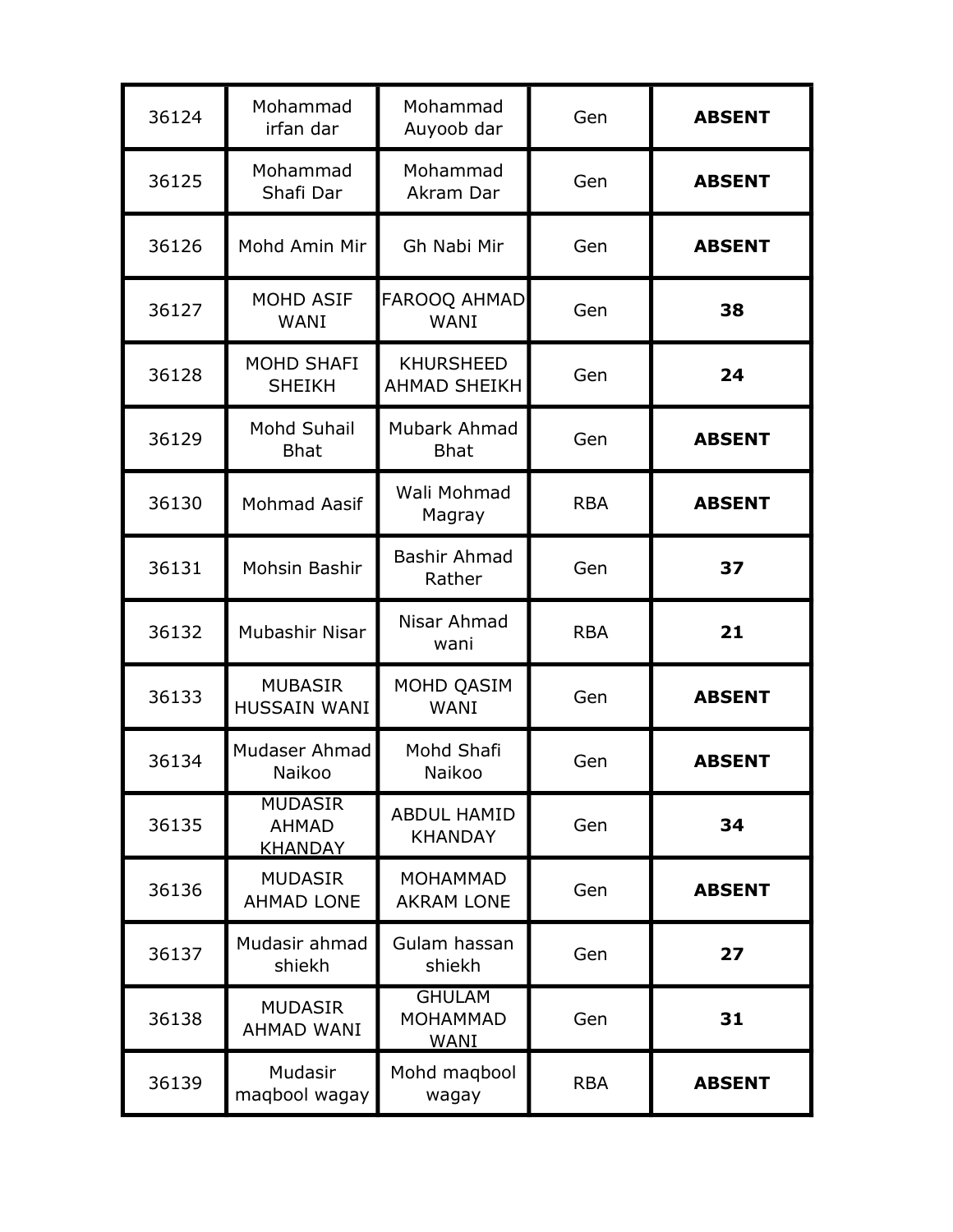| 36140 | Muneeb Ahmad<br>Wani                | Shakil Ahmad<br>Wani                  | Gen        | 21            |
|-------|-------------------------------------|---------------------------------------|------------|---------------|
| 36141 | MUNEEB QADIR                        | <b>GH QADIR</b><br><b>MALIK</b>       | Gen        | <b>ABSENT</b> |
| 36142 | <b>MUNEEB</b><br><b>YASEEN</b>      | <b>MOHMAD</b><br>YASEEN SHEIKH        | Gen        | 27            |
| 36143 | <b>MUNTAZA</b><br><b>NISAR</b>      | <b>NISAR AHMAD</b><br><b>MIR</b>      | Gen        | 26            |
| 36144 | murtaza<br>maqbool                  | mohammad<br>maqbool khan              | Gen        | 12            |
| 36145 | <b>MUSAIB</b><br><b>MANZOOR</b>     | <b>MANZOOR</b><br><b>AHMAD GANAIE</b> | Gen        | 40            |
| 36146 | Mushtaq ul<br>Islam                 | Mohd Akbar Dar                        | Gen        | 44            |
| 36147 | <b>MUZAMIL</b><br><b>ASHAQ</b>      | <b>ASHAQ AHMAD</b><br><b>SHAH</b>     | Gen        | <b>ABSENT</b> |
| 36148 | Nawaz Hussain<br>thakery            | Gh rubani<br>thakery                  | <b>ST</b>  | 24            |
| 36149 | <b>NAZIA HASSAN</b>                 | <b>GH HASSAN</b><br><b>DAR</b>        | Gen        | <b>ABSENT</b> |
| 36150 | NAZIMA NAZIR                        | <b>NAZIR AHMAD</b><br><b>DAR</b>      | Gen        | 38            |
| 36151 | <b>NEELOFAR</b><br><b>SHARIEF</b>   | <b>SHARIEF UD</b><br><b>DIN BHAT</b>  | Gen        | <b>ABSENT</b> |
| 36152 | <b>NOWSHEENA</b><br><b>AMIN</b>     | <b>MOHD AMIN</b><br><b>RATHER</b>     | <b>RBA</b> | 41            |
| 36153 | <b>OMMAYA AKBAR</b><br><b>MALLA</b> | <b>MOHAMMAD</b><br><b>AKBAR MALLA</b> | Gen        | 45            |
| 36154 | Owais Iqbal mir                     | <b>GH Mohammad</b><br>mir             | Gen        | 31            |
| 36155 | QULSOUMA<br><b>NAZIR</b>            | <b>NAZIR AHMAD</b><br>WANI            | Gen        | <b>ABSENT</b> |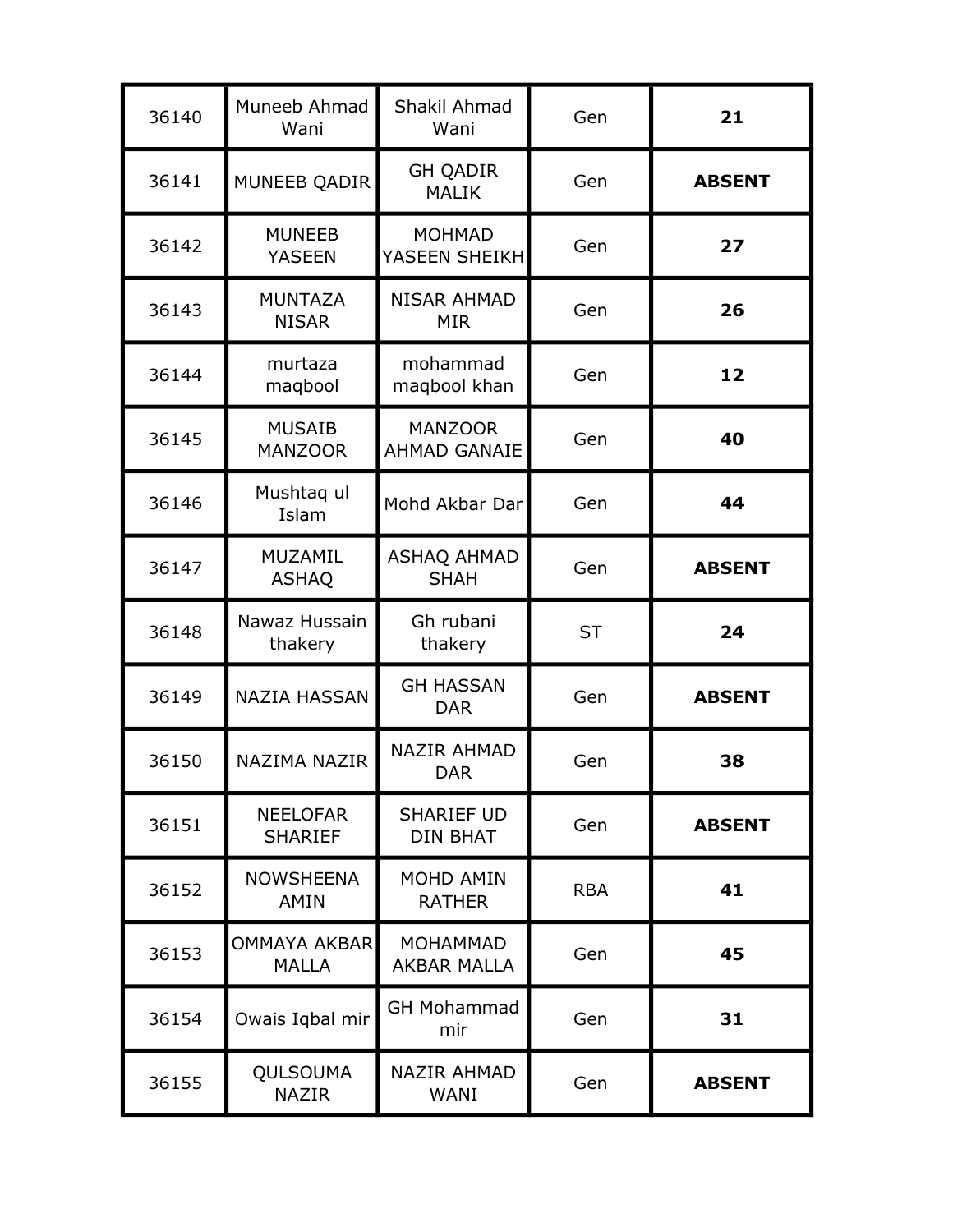| 36156 | QULSOUMA<br><b>NAZIR</b>             | <b>NAZIR AHMAD</b><br>WANI          | <b>RBA</b> | 26            |
|-------|--------------------------------------|-------------------------------------|------------|---------------|
| 36157 | Qurat ulain                          | Late Mushtaq<br><b>Ahmad Mattoo</b> | Gen        | <b>ABSENT</b> |
| 36158 | Rafaquat Yousuf                      | Mohammad<br><b>Yousuf Ganiee</b>    | Gen        | 45            |
| 36159 | Rafia Khazer                         | Khazer<br>mohammad<br>Rather        | Gen        | 38            |
| 36160 | <b>RAHEELA</b><br><b>JAMEEL</b>      | MOHD IQBAL<br><b>GANAIE</b>         | Gen        | <b>ABSENT</b> |
| 36161 | RAIES AHMAD<br><b>DEEVA</b>          | <b>MOHD AKBAR</b><br><b>DEEVA</b>   | Gen        | 30            |
| 36162 | RAJA FAIZAN<br><b>NABI</b>           | <b>GULAM NABI</b><br><b>NAJAR</b>   | <b>OSC</b> | 40            |
| 36163 | Rameen Syed                          | Syed Ahmad<br>Khan                  | Gen        | <b>ABSENT</b> |
| 36164 | Rameez Ahmad<br>dar                  | Reyaz Ahmad<br>dar                  | Gen        | 20            |
| 36165 | <b>RAUOOF</b><br><b>RASHEED BHAT</b> | <b>ABDUL</b><br><b>RASHEED BHAT</b> | Gen        | 34            |
| 36166 | <b>RAYEES AHMAD</b><br><b>THOKER</b> | <b>AB MAJEED</b><br><b>THOKER</b>   | Gen        | 20            |
| 36167 | <b>RAYEES YOUSF</b><br><b>LONE</b>   | <b>MOHMAD</b><br>YOUSF LONE         | Gen        | 25            |
| 36168 | Raziya bashir<br>khan                | Bashir Ahmad<br>khan                | Gen        | <b>ABSENT</b> |
| 36169 | Rifwana Gulzar                       | Gulzar Ahmad<br>Malla               | Gen        | 23            |
| 36170 | Riyaz Ahmad<br>Dar                   | Gh Nabi Dar                         | Gen        | 35            |
| 36171 | <b>ROUF BASHIR</b>                   | <b>BASHIR AHMAD</b><br><b>BHAT</b>  | Gen        | 38            |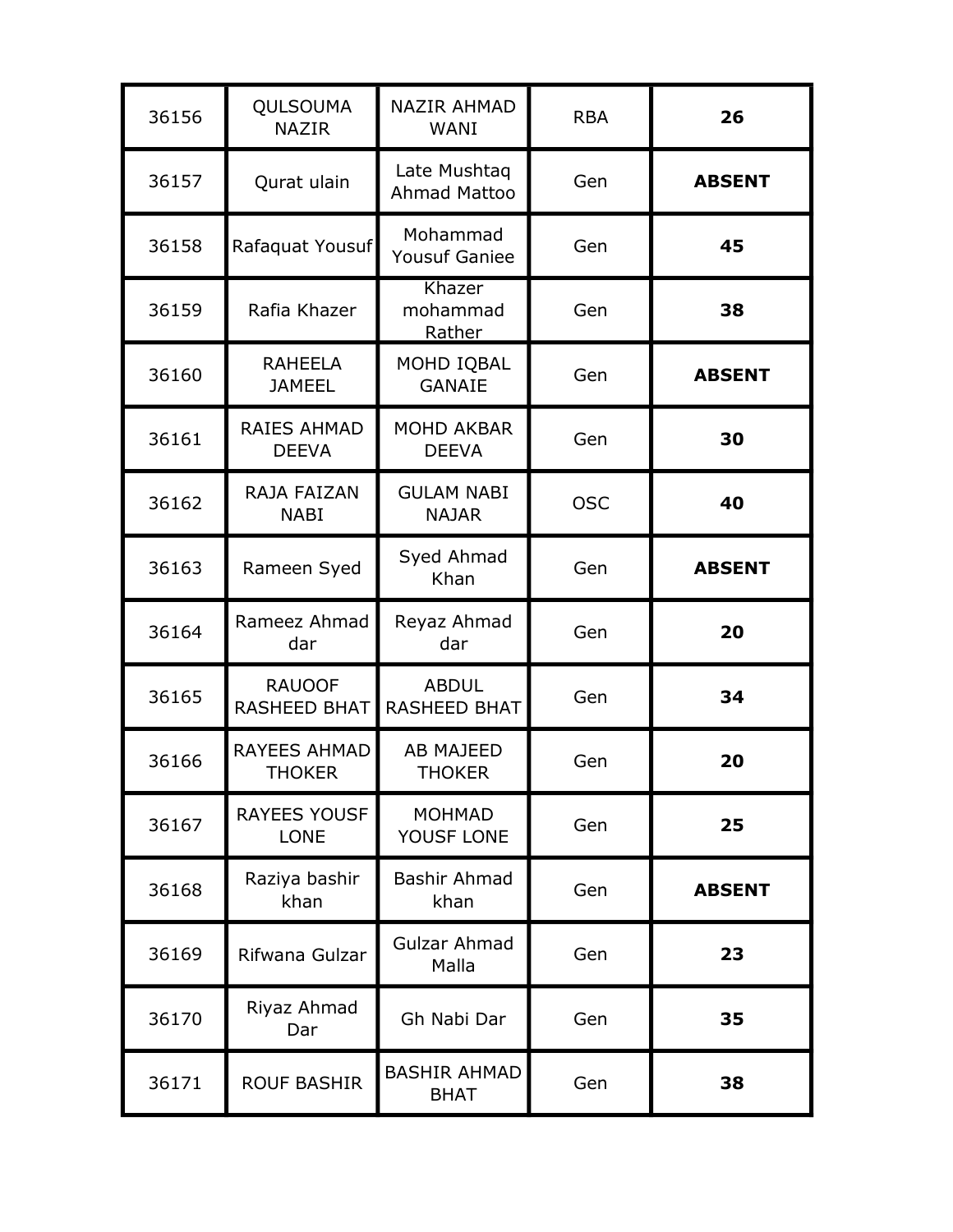| 36172 | Rouf khurshid                         | Khurshid Ahmad<br>parray             | Gen        | 22            |
|-------|---------------------------------------|--------------------------------------|------------|---------------|
| 36173 | RUMASA RAFIQ                          | <b>MOHAMMAD</b><br>RAFIQ DAR         | Gen        | 38            |
| 36174 | Sabahat<br>Mahmood                    | Gh Mohd Shan                         | <b>RBA</b> | <b>ABSENT</b> |
| 36175 | SABREENA AJAZ                         | AJAZ AHMAD<br>GANI                   | Gen        | 33            |
| 36176 | <b>SABZAR AHMAD</b><br><b>SHEIKH</b>  | <b>BASHIR AHMAD</b><br><b>SHEIKH</b> | Gen        | 27            |
| 36177 | <b>SAFI UD DIN</b><br><b>MUZAFFAR</b> | <b>MOHD</b><br><b>MUZAFFAR</b>       | Gen        | 34            |
| 36178 | <b>SAHIL AHMAD</b><br><b>KHAN</b>     | <b>MOHMMAD</b><br><b>SHAFI KHAN</b>  | Gen        | <b>ABSENT</b> |
| 36179 | <b>SAHIL AHMAD</b><br><b>KHAN</b>     | <b>MOHMMAD</b><br><b>SHAFI KHAN</b>  | <b>RBA</b> | 20            |
| 36180 | <b>SAIMA BASHIR</b>                   | <b>BASHIR AHMAD</b><br><b>LONE</b>   | <b>RBA</b> | 45            |
| 36181 | Sajad Ahmad<br>Zargar                 | Ali Mohd Zargar                      | Gen        | 27            |
| 36182 | SAJAD FAYAZ                           | <b>FAYAZ AHMAD</b><br><b>SOFI</b>    | <b>RBA</b> | 25            |
| 36183 | Sajad Rashid<br>wani                  | Ab Rashid wani                       | Gen        | 28            |
| 36184 | <b>KUMAIL ABASS</b><br><b>SOFI</b>    | Gh Mohammad<br>Hafiz                 | Gen        | <b>ABSENT</b> |
| 36185 | <b>SAJID GULZAR</b>                   | <b>GULZAR AHMAD</b><br><b>HAJAM</b>  | Gen        | 21            |
| 36186 | SAKIB ALI KHAN                        | <b>LIYAKET ALI</b><br><b>KHAN</b>    | Gen        | <b>ABSENT</b> |
| 36187 | Salihun Nisa                          | Hafiz Ali Mohd<br>Mir                | Gen        | 33            |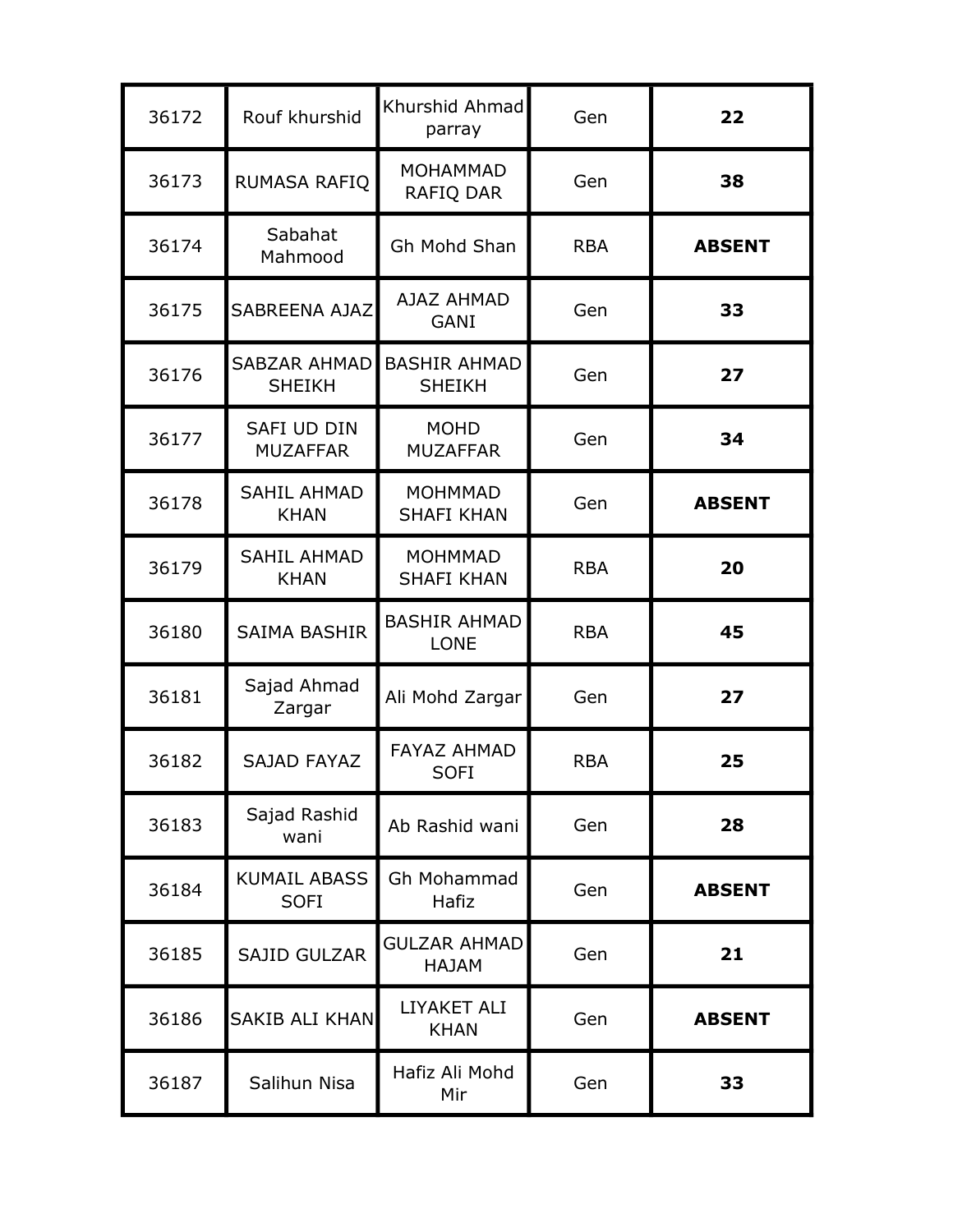| 36188 | Sameena sultan                        | Mohammad<br>sultan wani              | Gen        | 35            |
|-------|---------------------------------------|--------------------------------------|------------|---------------|
| 36189 | <b>SAMEER AHMAD</b>                   | <b>MANZOOR</b><br><b>AHMAD DAR</b>   | <b>RBA</b> | <b>ABSENT</b> |
| 36190 | Sameer Ahmad<br>Mir                   | Bashir Ahmad<br>Mir                  | Gen        | 39            |
| 36191 | Sameer Ullah<br>khanday               | Showkat ahmad<br>khanday             | Gen        | 21            |
| 36192 | <b>SAMEER</b><br><b>YOUSUF</b>        | <b>MOHAMMAD</b><br>YOUSUF WANI       | Gen        | 26            |
| 36193 | Sanjay kumar                          | Dhani ram                            | Gen        | <b>ABSENT</b> |
| 36194 | Sarvar Hussain<br>Mir                 | Gh Mohammad<br>Mir                   | <b>RBA</b> | 39            |
| 36195 | <b>SAYAR UL</b><br><b>HASSAN WANI</b> | <b>MOHAMMAD</b><br>YOUSUF WANI       | Gen        | 24            |
| 36196 | <b>SHABIR AHMAD</b><br><b>THOKER</b>  | AB GANI<br><b>THOKER</b>             | Gen        | 26            |
| 36197 | Shabnam shafi                         | Mohd shafi lone                      | Gen        | 45            |
| 36198 | <b>SHAFAIT</b><br><b>BASHIR</b>       | <b>BASHIR AHMAD</b><br><b>WANI</b>   | Gen        | 25            |
| 36199 | SHAFIA ATHER                          | <b>ABDUL GAFFAR</b><br><b>HAJAM</b>  | <b>OSC</b> | 47            |
| 36200 | <b>SHAFIA SHABIR</b>                  | <b>SHABIR AHMAD</b><br><b>DAR</b>    | Gen        | 38            |
| 36201 | <b>SHAHBAZ</b><br><b>AHMAD LONE</b>   | <b>MOHAMMAD</b><br><b>AKBAR LONE</b> | Gen        | 41            |
| 36202 | shahid Bashir                         | Bashir ahamd<br>sanaie               | <b>RBA</b> | 33            |
| 36203 | Shahid Bashir                         | Late Bashir<br>Ahmad Ganie           | Gen        | 33            |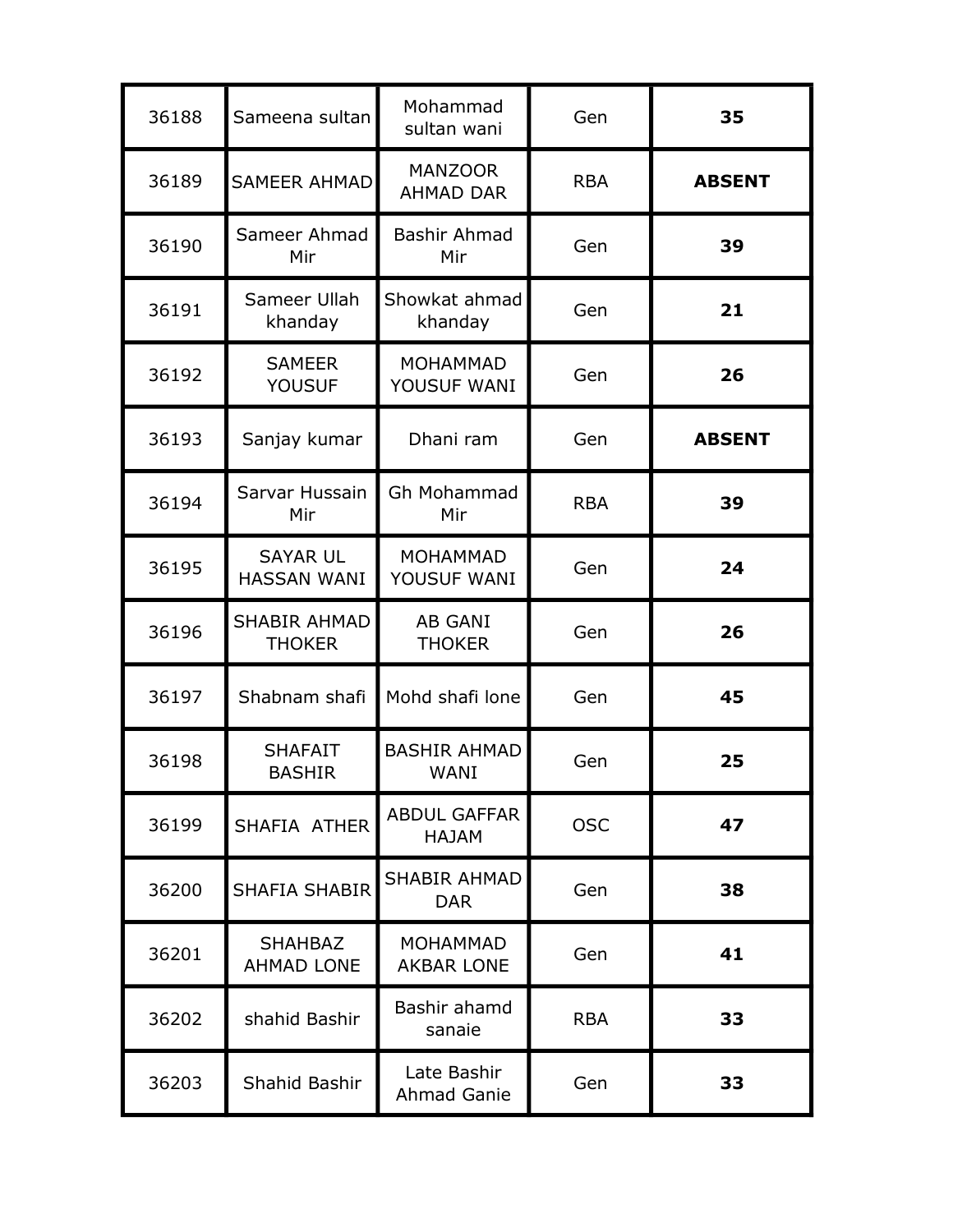| 36204 | <b>SHAHID</b><br><b>MUSHTAQ</b>           | <b>MUSHTAQ</b><br><b>AHMAD SOFI</b>            | <b>RBA</b> | 16            |
|-------|-------------------------------------------|------------------------------------------------|------------|---------------|
| 36205 | <b>SHAHID</b><br><b>RASHID</b>            | <b>KH ABDUL</b><br><b>RASHID HURRA</b>         | Gen        | 28            |
| 36206 | <b>SHAHZADA</b><br>TALIB UL ISLAM         | <b>MOHD AKBER</b><br><b>SHAH</b>               | Gen        | 21            |
| 36207 | Shahzada yawar<br>shafi                   | Muhammad<br>shafi shah                         | Gen        | 33            |
| 36208 | <b>SHAISTA</b><br><b>MUSHTAQ</b>          | <b>MUSHTAQ</b><br><b>AHMAD BHAT</b>            | Gen        | 34            |
| 36209 | SHAJAD AHMAD<br><b>SHEIKH</b>             | <b>GULAM</b><br><b>MOHMAD</b><br><b>SHEIKH</b> | <b>RBA</b> | <b>ABSENT</b> |
| 36210 | <b>SHAKIL AHMAD</b><br><b>BHAT</b>        | <b>MOHD SHAFI</b><br><b>BHAT</b>               | Gen        | 31            |
| 36211 | Shakir Ahmad<br><b>Bhat</b>               | Gh Qadir Bhat                                  | <b>ST</b>  | <b>ABSENT</b> |
| 36212 | <b>SHAYISTA</b><br><b>AKHTAR</b>          | <b>GHULAM MAHI</b><br><b>U DIN WANI</b>        | <b>RBA</b> | 29            |
| 36213 | <b>Sheikh</b><br>Mohammad<br><u>Irfan</u> | Ghulam<br>Mohammad<br>Sheikh                   | Gen        | 36            |
| 36214 | Showkat Ahmad<br>mir                      | Abdul khaliq mir                               | <b>RBA</b> | 35            |
| 36216 | Showkat<br>Hussain Khan                   | Assadullah Khan                                | <b>ST</b>  | 39            |
| 36217 | <b>SHOWKAT</b><br>MAJIED                  | <b>ABDUL MAJIED</b><br><b>BHAT</b>             | <b>RBA</b> | 41            |
| 36218 | <b>SHOWKET</b><br><b>AHMAD WANI</b>       | <b>GULAM MOHI</b><br>UD DIN WANI               | Gen        | 42            |
| 36219 | Shumaila                                  | Arafat Ahmad<br>bhat                           | Gen        | 27            |
| 36220 | Sibgat Ullah<br>reshi                     | Mohd Iqbal reshi                               | Gen        | 20            |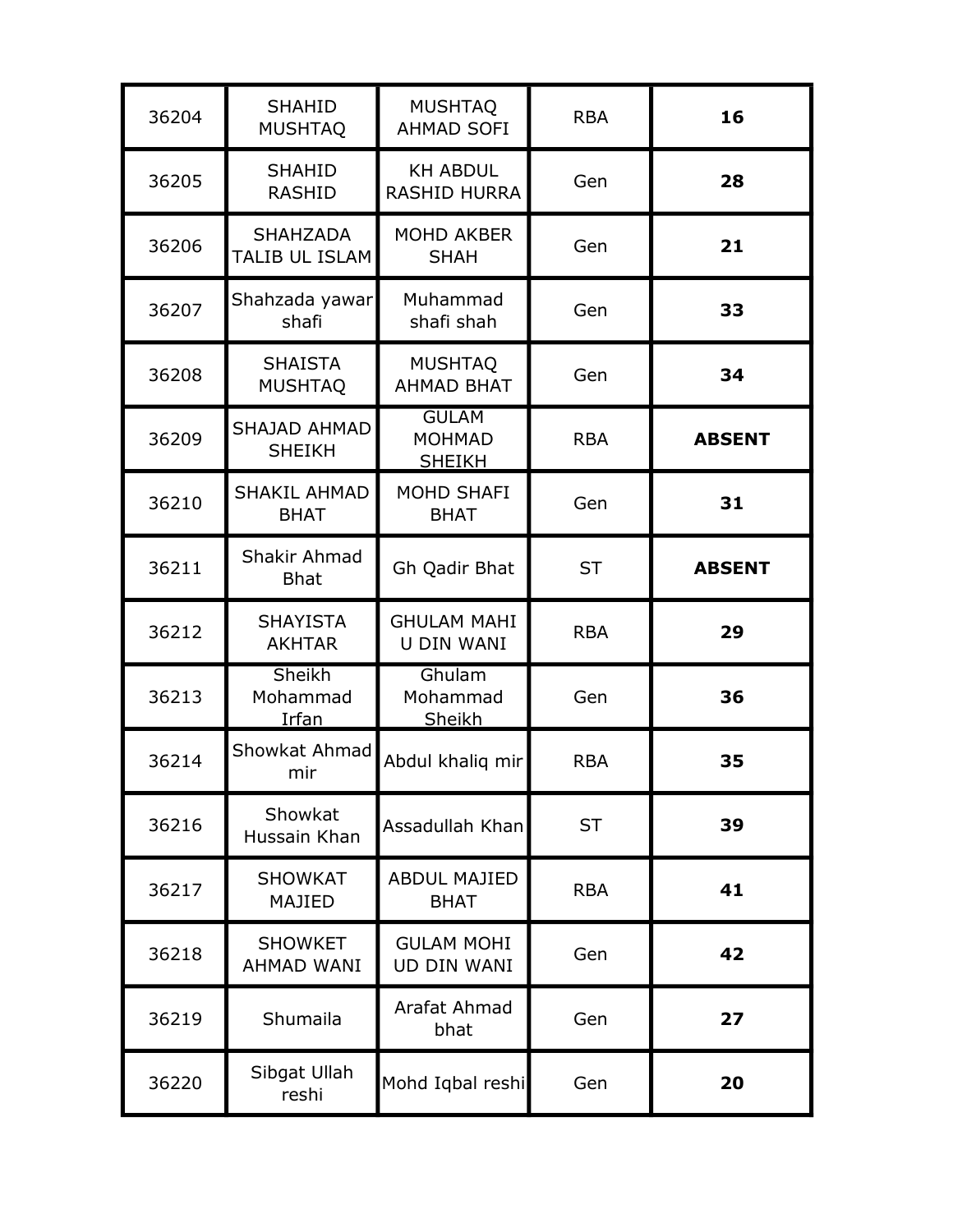| 36221 | <b>SUHAIL AHMAD</b><br><b>GANIE</b>               | <b>SHAMEEM</b><br><b>AHMAD GANIE</b>                 | Gen        | <b>ABSENT</b> |
|-------|---------------------------------------------------|------------------------------------------------------|------------|---------------|
| 36222 | <b>SYED DANISH</b><br><b>NISAR</b>                | <b>SYED NISAR</b>                                    | <b>RBA</b> | <b>ABSENT</b> |
| 36223 | <b>SYED MUSAIB</b><br><b>NAZIR</b>                | <b>SYED NAZIR</b><br><b>AHMAD</b><br><b>INDRABI</b>  | <b>RBA</b> | 40            |
| 36224 | Syed Raashid<br>Andrabi                           | Syed Mohmad<br>Ayoub                                 | Gen        | <b>ABSENT</b> |
| 36225 | <b>SYED TAHIR</b><br><b>BUKHARI</b>               | <b>SYED SIRAJ UD</b><br><b>DIN BUKHARI</b>           | Gen        | 14            |
| 36226 | <b>SYEED</b><br><b>ANJUMAN</b><br><b>MUZAFFAR</b> | <b>SYEED</b><br><b>MUZAFFAR</b><br><b>AHMAD SHAH</b> | Gen        | <b>ABSENT</b> |
| 36227 | Tabinda Paray                                     | Nayeem Ahmad                                         | Gen        | <b>ABSENT</b> |
| 36228 | <b>TAHIR AHMAD</b><br><b>LONE</b>                 | <b>MOHD AKBAR</b><br><b>LONE</b>                     | Gen        | 23            |
| 36229 | <b>TAJAMUL</b><br><b>AHMAD DAR</b>                | <b>GHULAM NABI</b><br><b>DAR</b>                     | Gen        | 38            |
| 36230 | Talveen<br>Manzoor                                | Manzoor Ahmad<br>ganai                               | Gen        | <b>ABSENT</b> |
| 36231 | Tanveer Hussain<br>mir                            | <b>Bashir Ahmad</b><br>mir                           | <b>RBA</b> | 30            |
| 36232 | Tanzeela<br>Manzoor                               | Manzoor Ahmad<br>Sheikh                              | Gen        | 42            |
| 36233 | Tanziya Nisvat                                    | Irshad ahmad<br>fazilee                              | Gen        | <b>ABSENT</b> |
| 36234 | Tawheed Faroog                                    | Farooq Ahmad<br>Wani                                 | Gen        | 27            |
| 36235 | <b>TOYIBA</b><br><b>HAMEED BHAT</b>               | <b>ABDUL HAMEED</b><br><b>BHAT</b>                   | Gen        | 17            |
| 36236 | <b>Ulfat Aijaz</b>                                | Aijaz Ahmad Mir                                      | Gen        | 41            |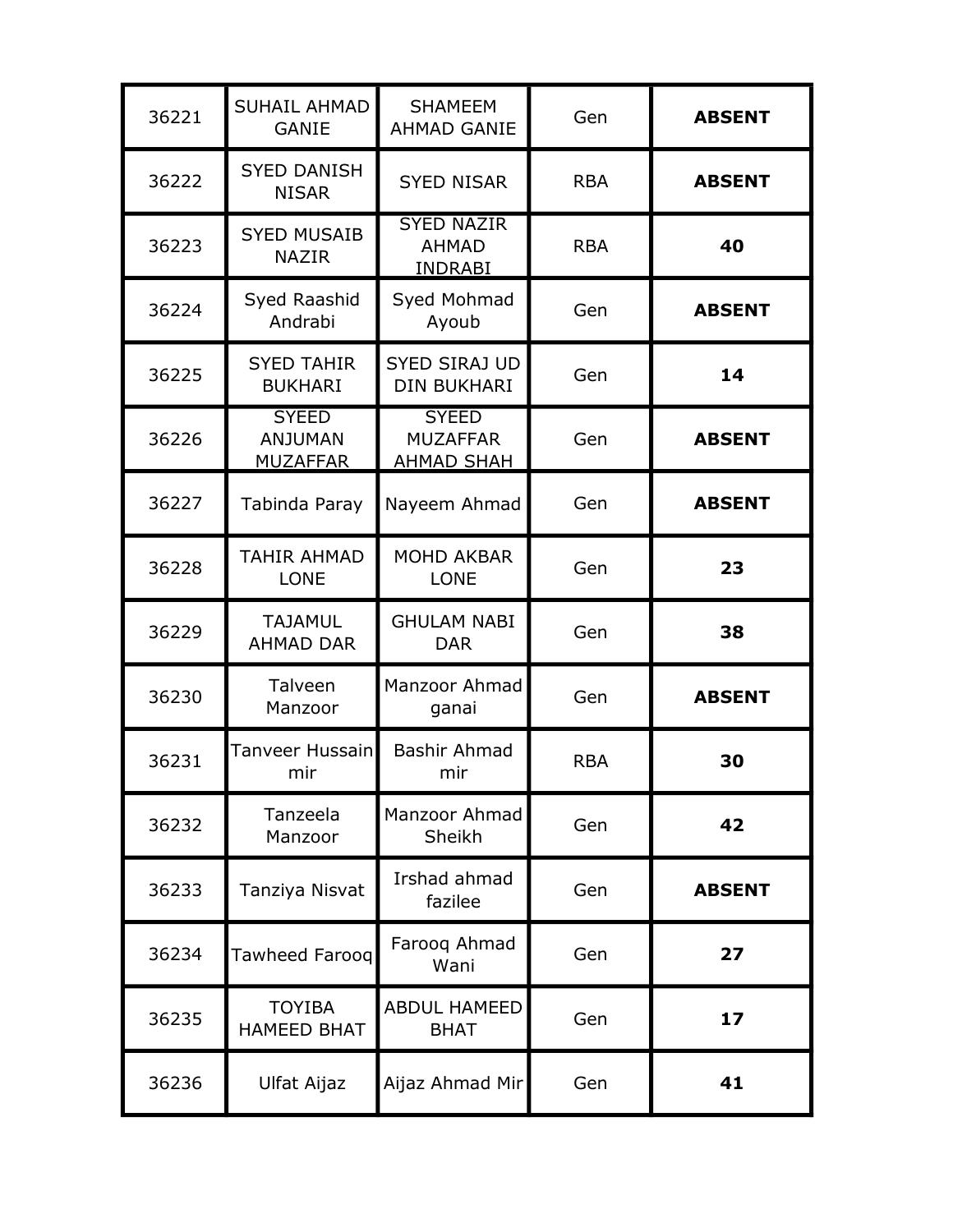| 36237 | <b>ULFAT JAN</b>                             | <b>MOHUMMAD</b><br><b>JABAR WANI</b>              | Gen        | 38            |
|-------|----------------------------------------------|---------------------------------------------------|------------|---------------|
| 36238 | <b>Ulfat Nazir</b>                           | Nazir Ahmad<br>Dar                                | Gen        | 47            |
| 36239 | Umar Fayaz lone                              | Fayaz Ahmad<br>lone                               | Gen        | <b>ABSENT</b> |
| 36240 | <b>UMAR TARIQ</b>                            | <b>AGA TARIQ</b><br><b>AHMAD</b>                  | Gen        | 29            |
| 36241 | <b>Umer Manzoor</b>                          | Manzoor Ahmad<br>Dar                              | Gen        | <b>ABSENT</b> |
| 36242 | <b>UMER</b><br><b>MANZOOR</b>                | <b>MANZOOR</b><br><b>AHMAD TANTRY</b>             | Gen        | 18            |
| 36243 | <b>UMER</b><br><b>MOHAMAD</b><br><b>WANI</b> | <b>GHULAM</b><br><b>MOHAMAD</b><br><b>WANI</b>    | Gen        | <b>ABSENT</b> |
| 36244 | <b>WANI JUNAID</b><br><b>NAZIR</b>           | <b>NAZIR AHMAD</b><br>WANI                        | Gen        | 41            |
| 36245 | <b>WASEEM</b><br><b>AHMAD MALLA</b>          | MOHD MOMIN<br><b>MALLA</b>                        | Gen        | 40            |
| 36246 | <b>WASEEM GANI</b>                           | <b>ABDUL GANI</b><br><b>AHANGER</b>               | <b>RBA</b> | 34            |
| 36247 | <b>WASEEM HAMID</b><br><b>SHIEKH</b>         | <b>ABDUL HAMID</b><br><b>SHIEKH</b>               | Gen        | <b>ABSENT</b> |
| 36248 | Yasir Khursheed                              | Khursheed<br>Ahmad lone                           | Gen        | 35            |
| 36249 | YASIR YOUSUF                                 | <b>MOHAMMAD</b><br><b>YOUSUF</b><br><b>PARRAY</b> | <b>RBA</b> | 23            |
| 36250 | YASMEENA JAN                                 | <b>GH HASSAN</b><br>QAZI                          | Gen        | 35            |
| 36251 | Yawar Hussain<br>lone                        | Gh Mohammad<br>Lone                               | Gen        | 22            |
| 36252 | WANI                                         | ZAHID FAROOQ FAROOQ AHMAD<br><b>WANI</b>          | <b>RBA</b> | 34            |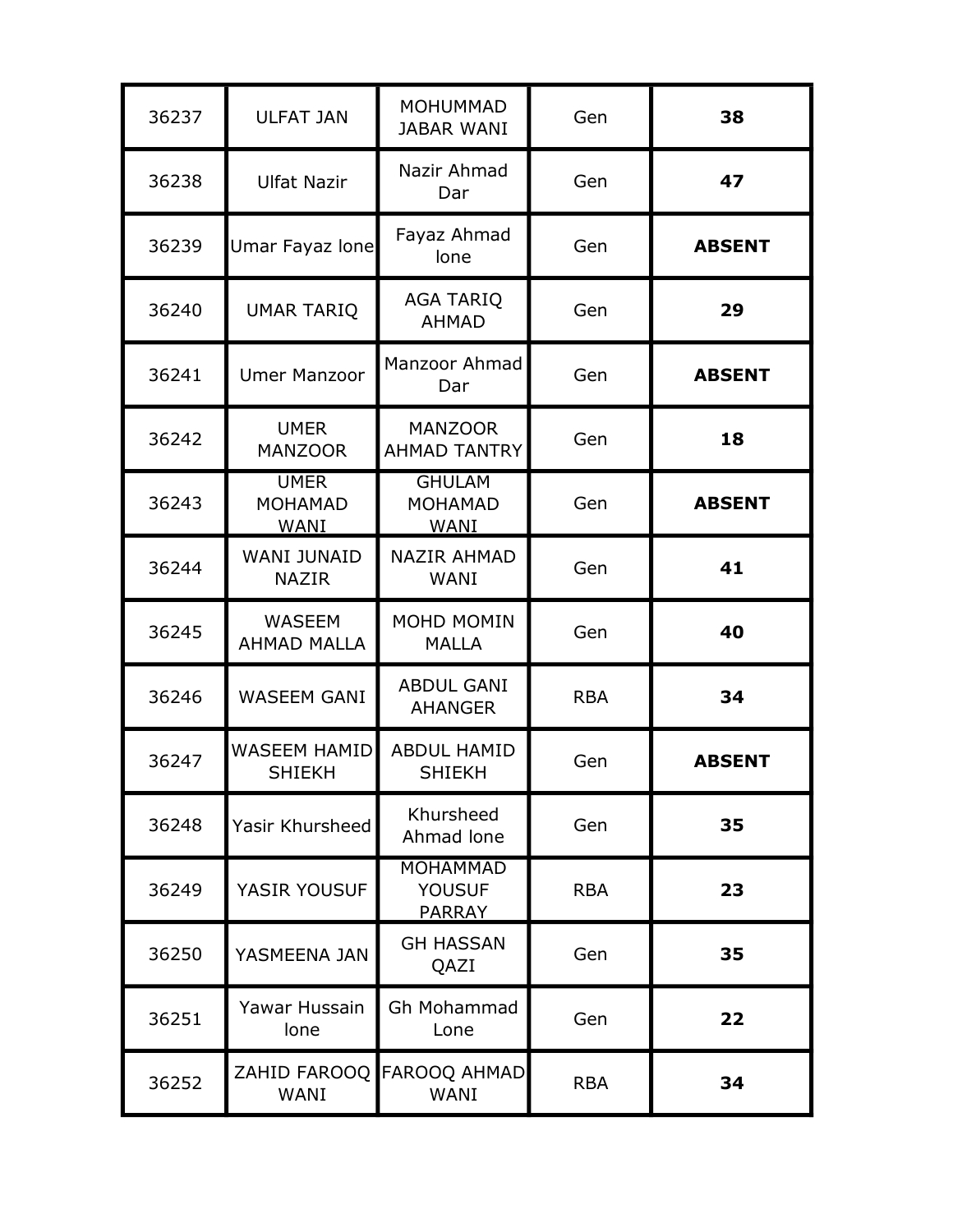| 36253 | <b>ZAHOOR</b><br><b>AHMAD MIR</b>    | <b>BASHIR AHMAD</b><br><b>MIR</b>               | Gen        | <b>ABSENT</b> |
|-------|--------------------------------------|-------------------------------------------------|------------|---------------|
| 36254 | <b>ZAHOOR</b><br><b>AHMAD SHEIKH</b> | <b>GHULAM</b><br><b>HASSAN</b><br><b>SHEIKH</b> | <b>RBA</b> | 21            |
| 36255 | Zaid tariq                           | Tariq hussain                                   | <b>OSC</b> | 8             |
| 36256 | ZAIRAH JABEEN                        | <b>JAVAID AHMAD</b><br><b>BHAT</b>              | Gen        | <b>ABSENT</b> |
| 36257 | ZAIRAH JABEEN                        | <b>JAVAID AHMAD</b><br><b>BHAT</b>              | Gen        | 28            |
| 36258 | Zohra Nazir                          | Nazir Ahmad<br><b>Bhat</b>                      | Gen        | <b>ABSENT</b> |
| 36259 | Zubaida Hassan                       | Gh Hassan<br>wagay                              | Gen        | <b>ABSENT</b> |
| 36260 | Zubaida Hassan                       | Gh Hassan<br>wagay                              | <b>RBA</b> | 44            |
| 36261 | ZUBAIR AHMAD<br><b>DAR</b>           | <b>NAZIR AHMAD</b><br><b>DAR</b>                | Gen        | 38            |
| 36262 | Zubair Shafi<br>Ganai                | Mohammad<br>Shafi Ganai                         | Gen        | 27            |
|       |                                      |                                                 |            |               |
|       |                                      |                                                 |            |               |
|       |                                      |                                                 |            |               |
|       |                                      |                                                 |            |               |
|       |                                      |                                                 |            |               |
|       |                                      |                                                 |            |               |
|       |                                      |                                                 |            |               |
|       |                                      |                                                 |            |               |
|       |                                      |                                                 |            |               |
|       |                                      |                                                 |            |               |
|       |                                      |                                                 |            |               |
|       |                                      |                                                 |            |               |
|       |                                      |                                                 |            |               |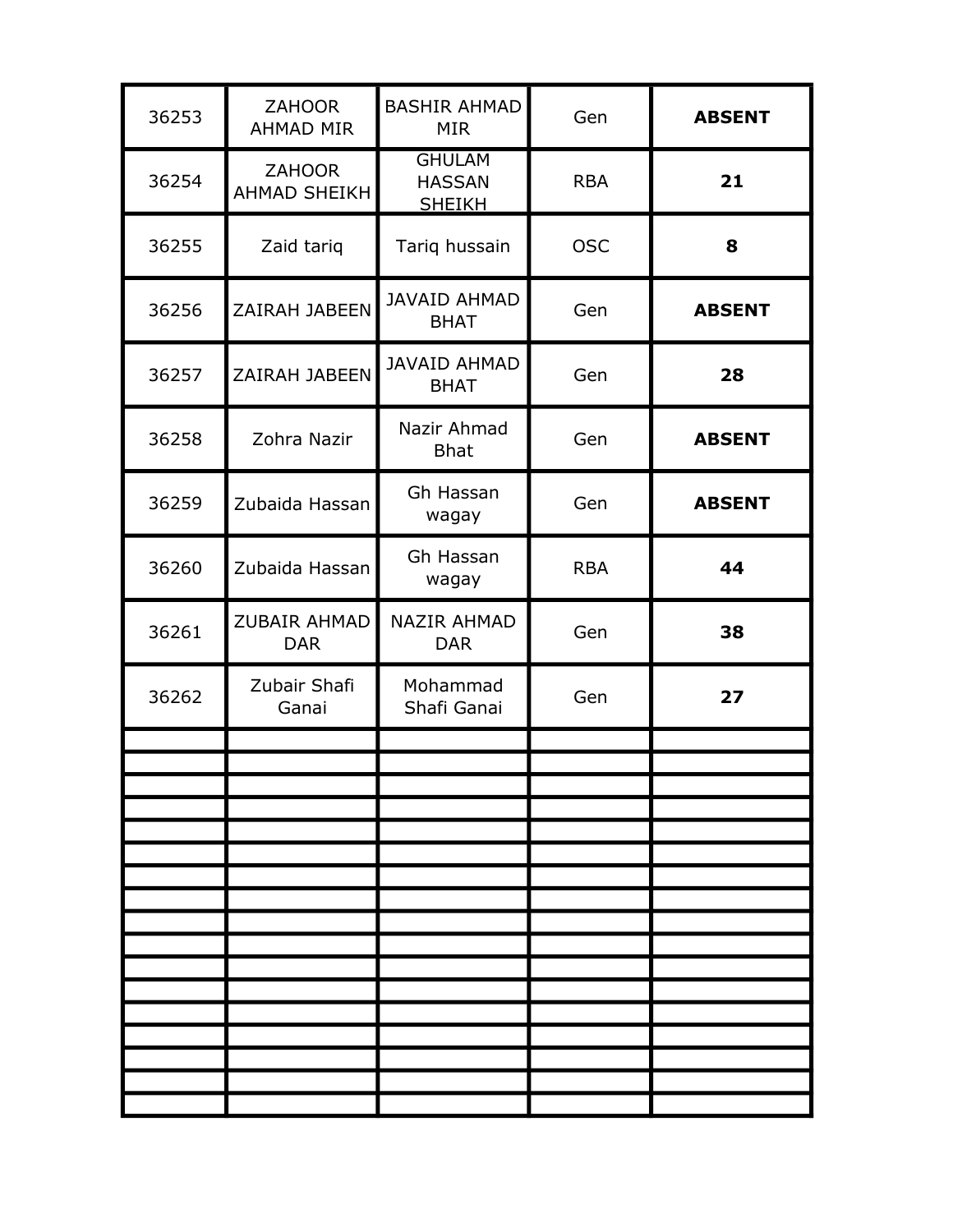|                                                                                                                                                                                         | ANNEXURE-B |                                        |                                                  |            |                                                                                                    |  |  |  |
|-----------------------------------------------------------------------------------------------------------------------------------------------------------------------------------------|------------|----------------------------------------|--------------------------------------------------|------------|----------------------------------------------------------------------------------------------------|--|--|--|
| DETAILS OF THE CANDIDATES SHORTLISTED FOR DOCUMENT<br><b>VERIFICATION TO BE HELD ON 14.06.2021 IN GOVT. MEDICAL</b><br><b>COLLEGE, SRINAGAR FOR THE POST OF ANAESTHESIA TECHNICIANS</b> |            |                                        |                                                  |            |                                                                                                    |  |  |  |
| S.NO.                                                                                                                                                                                   | Roll NO.   | <b>NAME OF THE</b><br><b>CANDIDATE</b> | <b>PARENTAGE</b>                                 | CAT.       | <b>MARKS</b><br><b>OBTD. IN</b><br><b>THE</b><br><b>WRITTEN</b><br><b>TEST OUT</b><br><b>OF 50</b> |  |  |  |
|                                                                                                                                                                                         |            |                                        | <b>GENERAL / OPEN MERIT CATEGORY</b>             |            |                                                                                                    |  |  |  |
| $\mathbf{1}$                                                                                                                                                                            | 36086      | Irfan Ahmad<br>meer                    | Mohammad<br>ismaiel mir                          | Gen        | 47                                                                                                 |  |  |  |
| $\overline{2}$                                                                                                                                                                          | 36199      | SHAFIA ATHER                           | <b>ABDUL GAFFAR</b><br><b>HAJAM</b>              | <b>OSC</b> | 47                                                                                                 |  |  |  |
| 3                                                                                                                                                                                       | 36238      | <b>Ulfat Nazir</b>                     | Nazir Ahmad<br>Dar                               | Gen        | 47                                                                                                 |  |  |  |
| $\overline{4}$                                                                                                                                                                          | 36004      | <b>AADIL NAZIR</b>                     | <b>NAZIR AHMAD</b><br><b>BHAT</b>                | Gen        | 46                                                                                                 |  |  |  |
| 5                                                                                                                                                                                       | 36042      | <b>ASIF QAISAR</b><br><b>HAMEED</b>    | <b>ABDUL HAMED</b><br><b>BHAT</b>                | <b>RBA</b> | 46                                                                                                 |  |  |  |
| 6                                                                                                                                                                                       | 36048      | <b>BASIT NAZIR</b>                     | <b>NAZIR AHMAD</b><br><b>PARRY</b>               | Gen        | 46                                                                                                 |  |  |  |
| $\overline{7}$                                                                                                                                                                          | 36073      | <b>HILAL AHMAD</b><br>HAJAM            | <b>GHULAM</b><br><b>MOHAMMAD</b><br><b>HAJAM</b> | <b>OSC</b> | 46                                                                                                 |  |  |  |
| 8                                                                                                                                                                                       | 36008      | <b>AAMIR GULZAR</b>                    | <b>GULZAR AHMAD</b><br><b>NAJAR</b>              | <b>OSC</b> | 45                                                                                                 |  |  |  |
| 9                                                                                                                                                                                       | 36090      | Irshad ahmad<br>malik                  | Gh mohi ud din<br>malik                          | <b>RBA</b> | 45                                                                                                 |  |  |  |
| 10                                                                                                                                                                                      | 36153      | <b>OMMAYA AKBAR</b><br><b>MALLA</b>    | <b>MOHAMMAD</b><br><b>AKBAR MALLA</b>            | Gen        | 45                                                                                                 |  |  |  |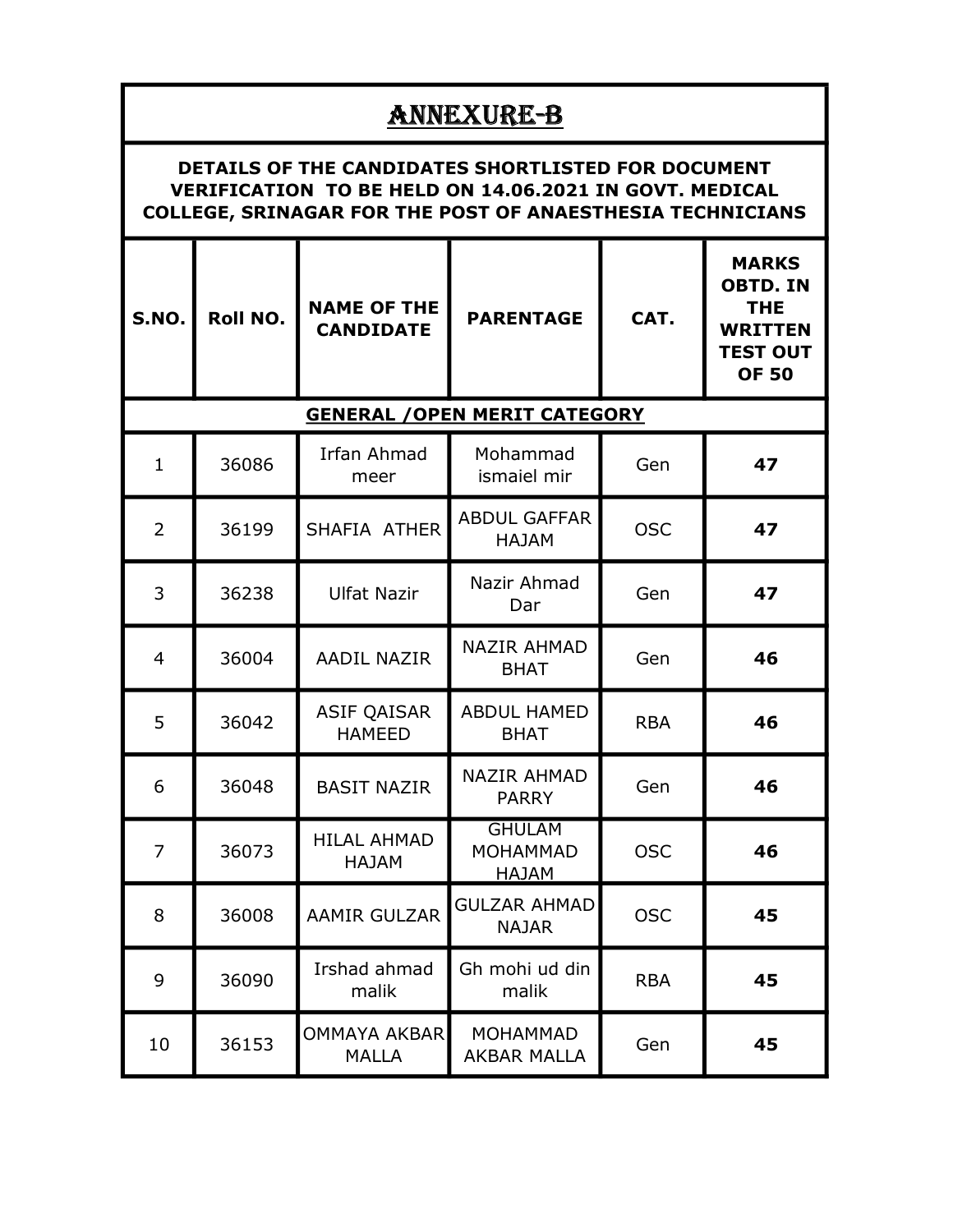| 11 | 36158 | Rafaquat Yousuf                     | Mohammad<br><b>Yousuf Ganiee</b>        | Gen        | 45 |
|----|-------|-------------------------------------|-----------------------------------------|------------|----|
| 12 | 36180 | <b>SAIMA BASHIR</b>                 | <b>BASHIR AHMAD</b><br><b>LONE</b>      | <b>RBA</b> | 45 |
| 13 | 36197 | Shabnam shafi                       | Mohd shafi lone                         | Gen        | 45 |
| 14 | 36012 | Aamir Rashid                        | Abdul Rashid<br><b>Bhat</b>             | Gen        | 44 |
| 15 | 36014 | Aaqib Bashir<br>Hajam               | Bashir Ahmad<br>Hajam                   | <b>RBA</b> | 44 |
| 16 | 36043 | <b>ASMA FAYAZ</b>                   | <b>FAYAZ AHMAD</b><br><b>WANI</b>       | Gen        | 44 |
| 17 | 36146 | Mushtaq ul<br>Islam                 | Mohd Akbar Dar                          | Gen        | 44 |
| 18 | 36260 | Zubaida Hassan                      | Gh Hassan<br>wagay                      | <b>RBA</b> | 44 |
| 19 | 36022 |                                     | Abdul Basit Bhat Assad ullah Bhat       | Gen        | 43 |
| 20 | 36038 | Ashiq Hussain<br>Najar              | Mohd Shafi<br>Najar                     | <b>RBA</b> | 43 |
| 21 | 36102 | Jamsheed<br>Majeed parray           | Abdul Majeed<br>parray                  | Gen        | 43 |
| 22 | 36113 | Khushboo                            | Mohammad<br><b>Ashraf Tantray</b>       | Gen        | 43 |
| 23 | 36029 | <b>AIMAN ZAHOOR</b>                 | <b>ZAHOOR</b><br><b>AHMAD BAZAZ</b>     | Gen        | 42 |
| 24 | 36033 | <b>AMIR HAMID</b><br><b>ITOO</b>    | <b>ABDUL HAMID</b><br><b>ITOO</b>       | Gen        | 42 |
| 25 | 36218 | <b>SHOWKET</b><br><b>AHMAD WANI</b> | <b>GULAM MOHI</b><br><b>UD DIN WANI</b> | Gen        | 42 |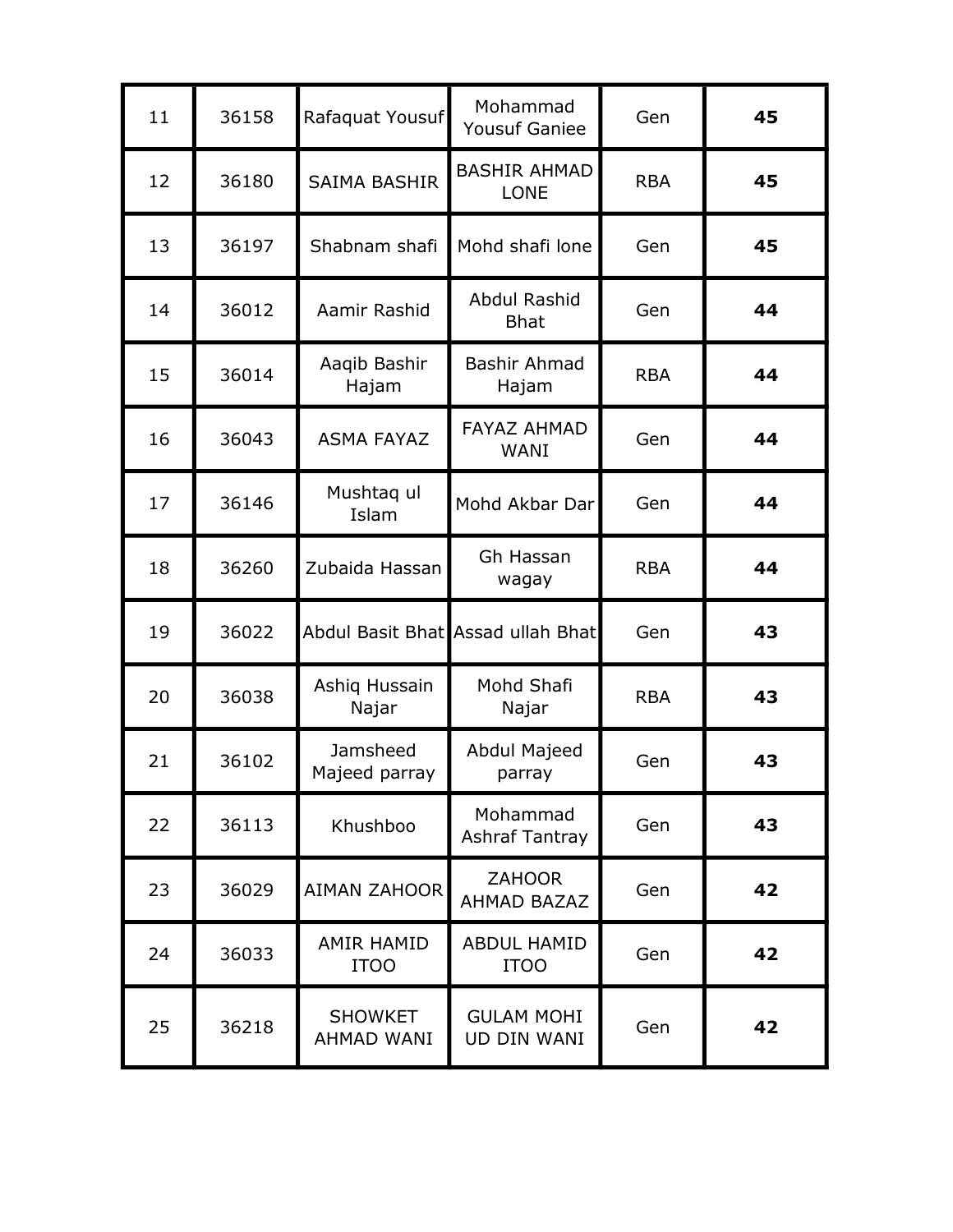| 26             | 36232               | Tanzeela<br>Manzoor                   | Manzoor Ahmad<br>Sheikh                             | Gen        | 42 |  |  |
|----------------|---------------------|---------------------------------------|-----------------------------------------------------|------------|----|--|--|
|                |                     |                                       | <b>RBA CATEGORY</b>                                 |            |    |  |  |
| $\mathbf{1}$   | 36152               | <b>NOWSHEENA</b><br>AMIN              | <b>MOHD AMIN</b><br><b>RATHER</b>                   | <b>RBA</b> | 41 |  |  |
| 2              | 36217               | <b>SHOWKAT</b><br><b>MAJIED</b>       | <b>ABDUL MAJIED</b><br><b>BHAT</b>                  | <b>RBA</b> | 41 |  |  |
| 3              | 36100               | <b>JAHANGIR</b><br><b>AHMAD GANIE</b> | <b>GHULAM MOHI</b><br><b>UD DIN GANIE</b>           | <b>RBA</b> | 40 |  |  |
| $\overline{4}$ | 36223               | <b>SYED MUSAIB</b><br><b>NAZIR</b>    | <b>SYED NAZIR</b><br><b>AHMAD</b><br><b>INDRABI</b> | <b>RBA</b> | 40 |  |  |
| 5              | 36011               | <b>AAMIR MAJEED</b>                   | <b>ABDUL MAJEED</b><br><b>GANIE</b>                 | <b>RBA</b> | 39 |  |  |
| 6              | 36194               | Sarvar Hussain<br>Mir                 | Gh Mohammad<br>Mir                                  | <b>RBA</b> | 39 |  |  |
| $\overline{7}$ | 36214               | Showkat Ahmad<br>mir                  | Abdul khaliq mir                                    | <b>RBA</b> | 35 |  |  |
|                |                     |                                       | <b>ST CATEGORY</b>                                  |            |    |  |  |
| $\mathbf{1}$   | 36054               | Chowdary Umer<br>Javid Tedwa          | Mohd Amin<br>Tedwa                                  | <b>ST</b>  | 41 |  |  |
| $\overline{2}$ | 36216               | Showkat<br>Hussain Khan               | Assadullah Khan                                     | <b>ST</b>  | 39 |  |  |
| 3              | 36148               | Nawaz Hussain<br>thakery              | Gh rubani<br>thakery                                | <b>ST</b>  | 24 |  |  |
|                | <b>EWS CATEGORY</b> |                                       |                                                     |            |    |  |  |
| $\mathbf{1}$   | 36060               | <b>Faisal Magbool</b>                 | Mohammad<br>Maqbool Shah                            | <b>EWS</b> | 42 |  |  |
|                | <b>ALC CATEGORY</b> |                                       |                                                     |            |    |  |  |